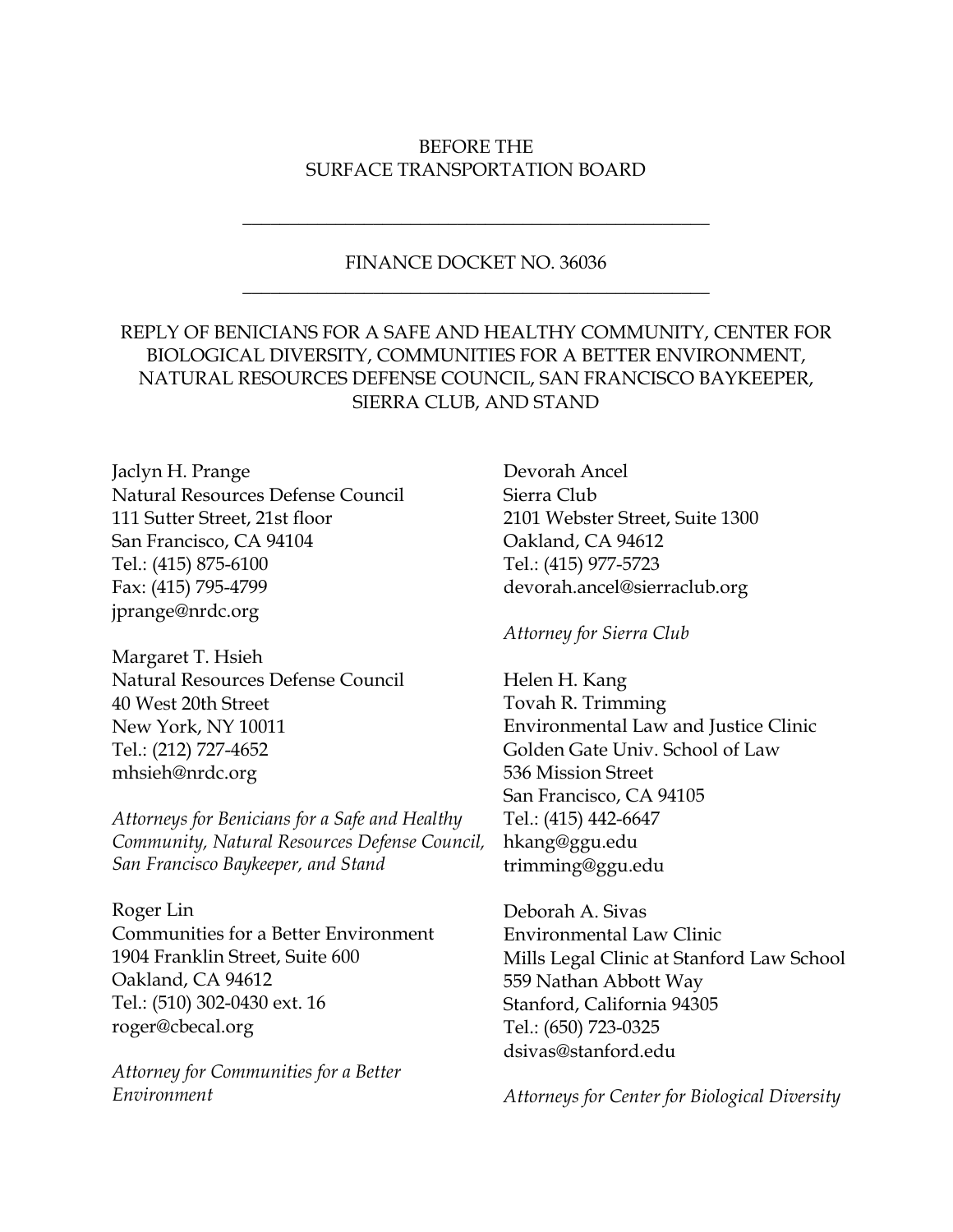# **Table of Contents**

| Valero is neither a rail carrier nor acting under the auspices of a rail carrier 8<br>I.                                                                                     |
|------------------------------------------------------------------------------------------------------------------------------------------------------------------------------|
| Because the Project would be performed neither by, nor under the auspices of,<br>II.<br>a rail carrier, it is not subject to the Board's jurisdiction or ICCTA preemption 10 |
| An uninterrupted line of Board and court decisions makes clear that the<br>A.<br>Board lacks jurisdiction over the Project and that ICCTA does not apply  10                 |
| <b>B.</b><br>Because Valero is not a rail carrier, it is irrelevant that the denial of the<br>permit for the refinery Project may have indirect effects on rail traffic  15  |
| The Planning Commission's denial of the permit for the refinery Project does<br>III.<br>not prevent Valero from receiving, or Union Pacific from providing, common           |
| The Planning Commission's reasons for denying the permit are irrelevant, and,<br>IV.<br>in any case, the Commission denied the permit for many reasons that had              |
| V.                                                                                                                                                                           |
|                                                                                                                                                                              |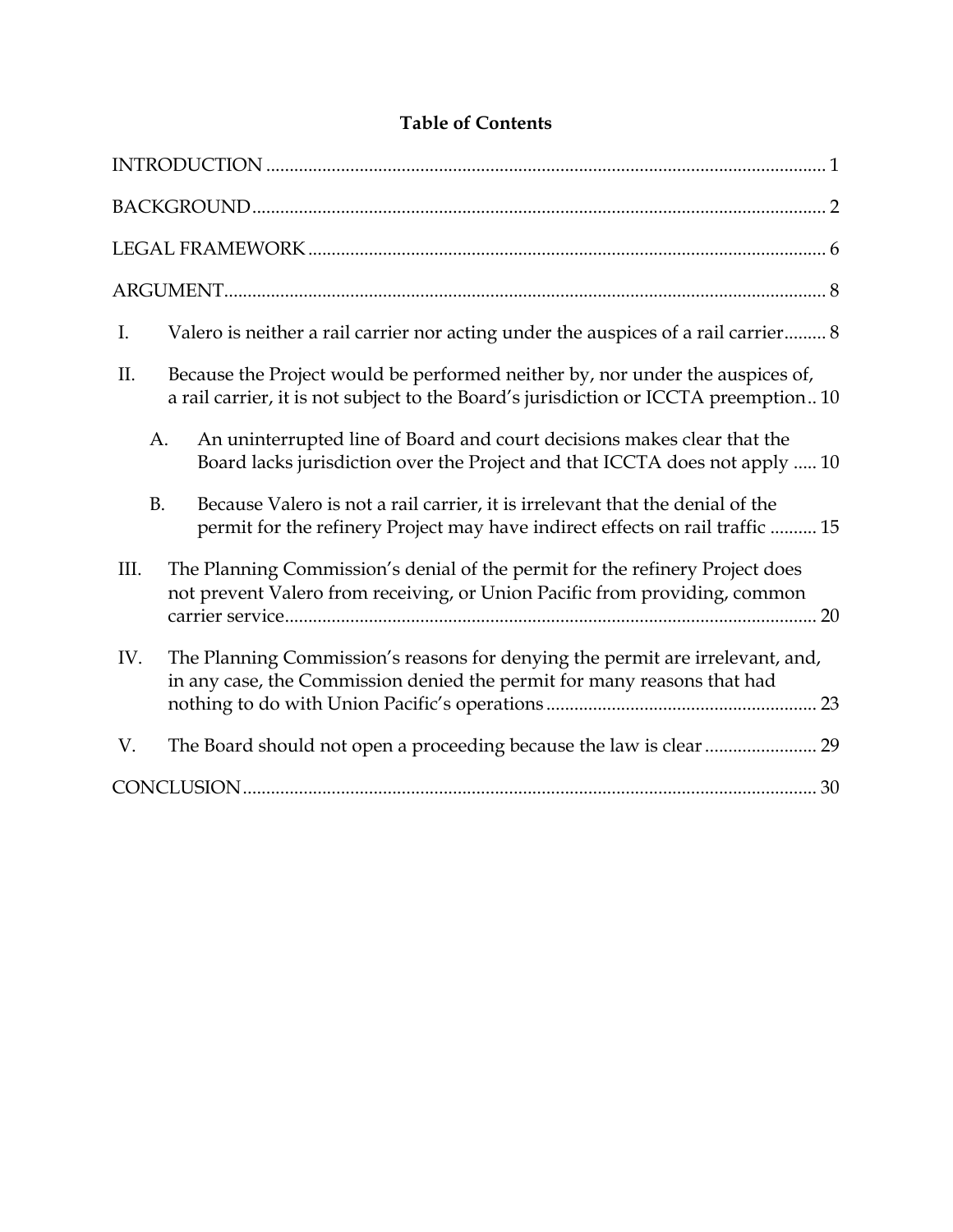#### **INTRODUCTION**

In its Petition, Valero Refining Company asks the Surface Transportation Board to exercise jurisdiction over a refinery expansion project whose only connection to rail transportation is that the refinery will receive shipments by rail. That logic, if accepted, would vastly expand the Board's jurisdiction to any facilities—such as refineries, manufacturing plants, garbage dumps, and big-box retail stores—that propose to receive or ship goods by rail. Such a drastic expansion of the Board's jurisdiction is contrary to the law and the Board's prior decisions. Accordingly, Benicians for a Safe and Healthy Community, Center for Biological Diversity, Communities for a Better Environment, Natural Resources Defense Council, San Francisco Baykeeper, Sierra Club, and Stand (together, Benicians) oppose Valero's Petition for Declaratory Order.

The Board should reject Valero's argument that the Interstate Commerce Commission Termination Act (ICCTA) preempts the Benicia Planning Commission's denial of a use permit for Valero's proposed crude oil offloading facility at its refinery in Benicia, California (the Project). ICCTA limits the Board's jurisdiction to "transportation by rail carrier." 49 U.S.C. § 10501(a). Valero, an oil refining company, is undisputedly not a rail carrier. Further, Valero would not operate the Project as an agent for, or on behalf of, Union Pacific, the rail carrier that serves the refinery property. The Planning Commission's denial of the permit therefore falls beyond ICCTA's preemptive reach and the Board's jurisdiction.

Valero nonetheless argues that the Board should assert jurisdiction over the Project because a denial would *indirectly* "manage or govern" rail transportation by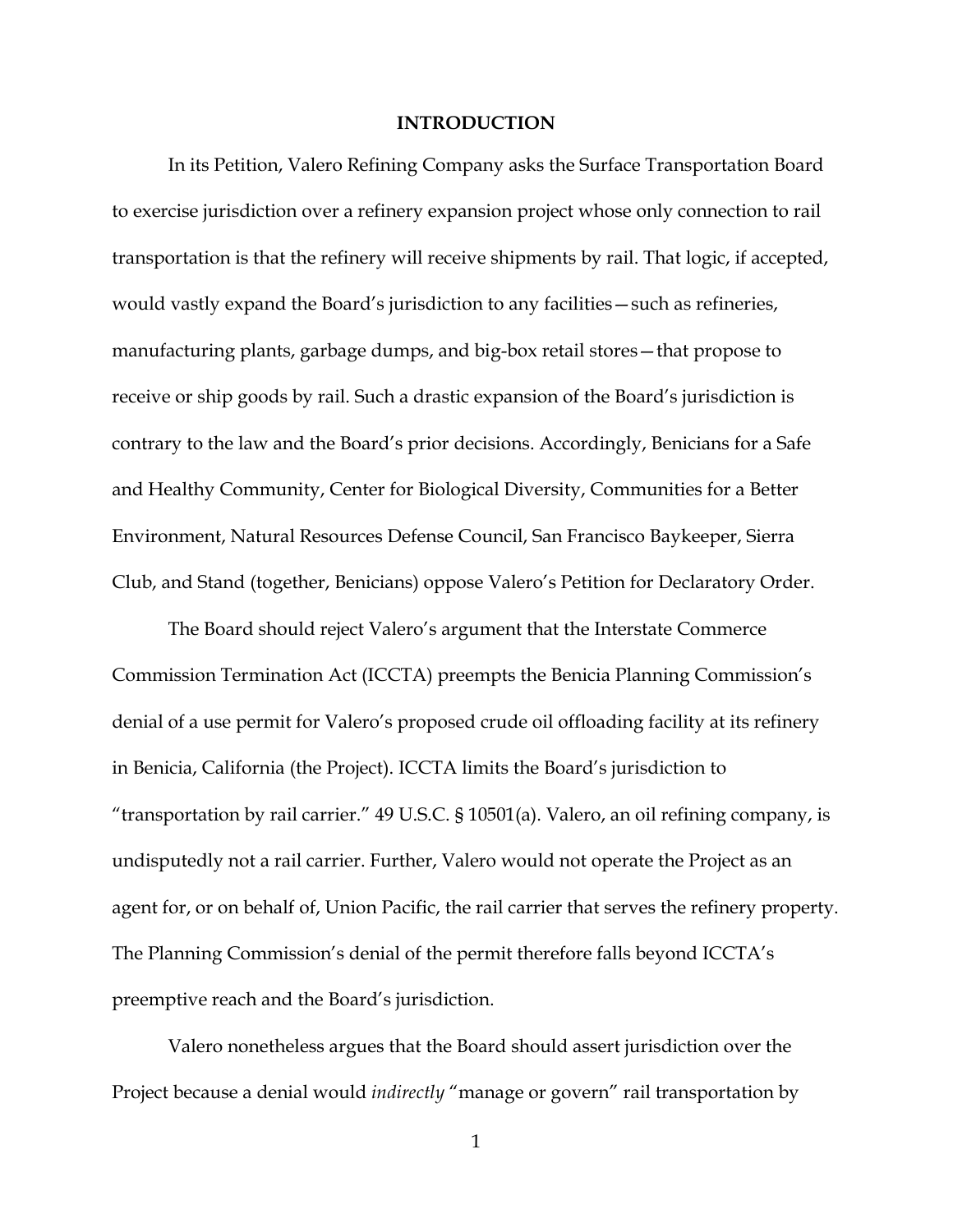preventing Valero from building the offloading rack, thus discouraging it from requesting shipments of oil by train. But ICCTA does not compel local approval of noncarriers' projects simply because those non-carriers wish to receive rail service. The Board evaluates whether a regulation "manages or governs" rail transportation only after it first determines that the project constitutes transportation by a "rail carrier." In any case, the denial of the refinery expansion does not prevent Valero from receiving, or Union Pacific from providing, common carrier service to the refinery.

Valero also argues that the Board should assert jurisdiction over the Project because the Planning Commission was concerned about the threat of explosive oil trains. But under ICCTA, the Commission's *reasons* for denying a permit for a noncarrier project are irrelevant. And even if the Planning Commission's reasons for denying the permit were somehow germane to the ICCTA analysis, the Commission cited numerous other reasons for denying the permit—such as increased air pollution from the refinery—that had nothing to do with Union Pacific's operations.

In short, ICCTA does not apply here because Valero is not a rail carrier. The application of the law to these facts is clear, so the Board should decline to open a proceeding and deny Valero's Petition for Declaratory Order.

#### **BACKGROUND**

Valero owns and operates an oil refinery in Benicia, California, a small city in the northeast San Francisco Bay Area. Reply, Ex. A, DEIR 3-3 fig.3-1.1 The refinery currently

 <sup>1</sup> Exhibit A includes excerpts from the Environmental Impact Report (EIR), which (footnote continued on next page)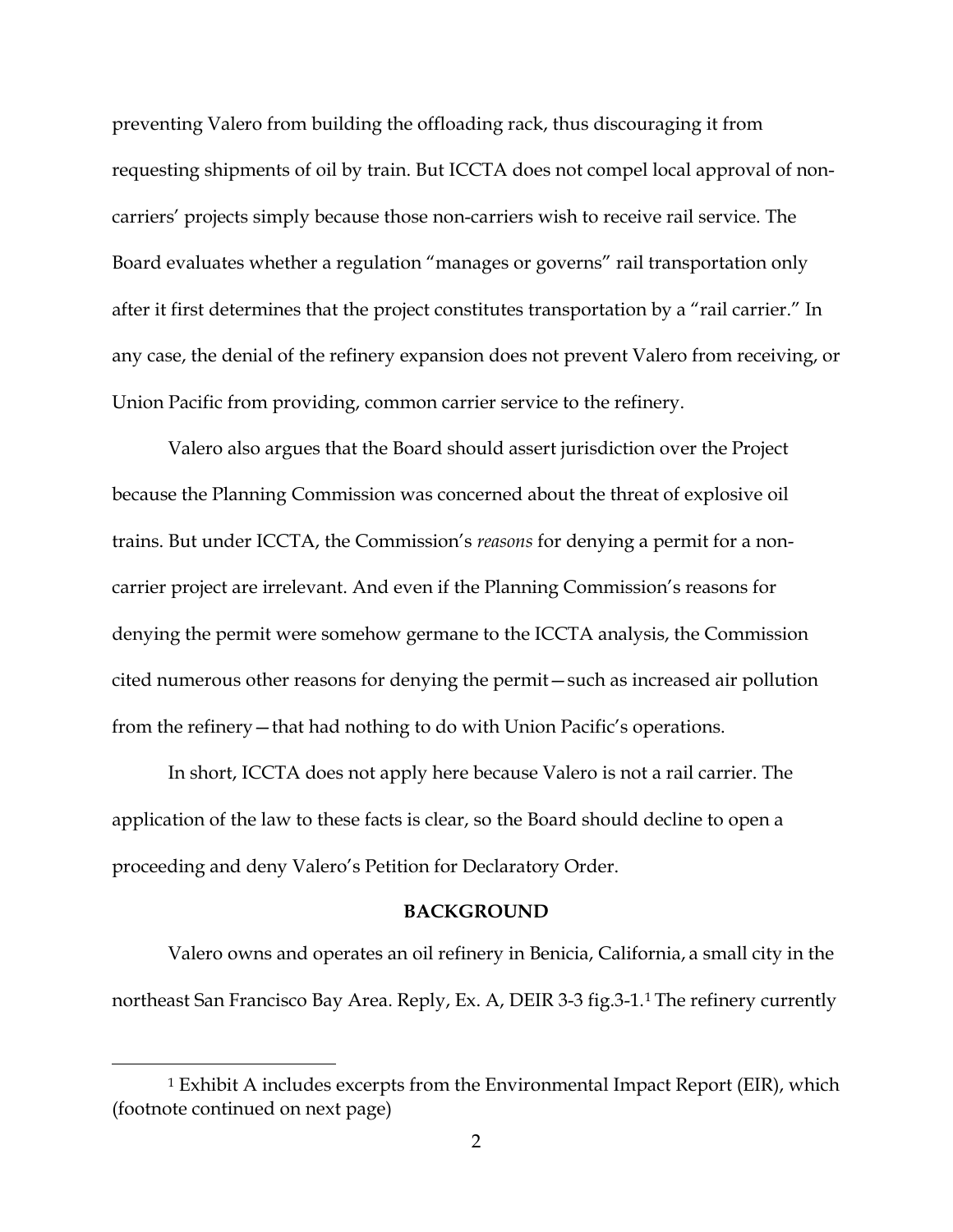receives crude oil by pipeline and ship, though it receives and exports many other products by rail, including petroleum products such as isobutane, liquefied propane gas, and petroleum coke. Pet. at 8 & n.25. Under its permit with the local air district, the refinery may process up to 165,000 barrels per day of crude oil. DEIR 3-2. The refinery is a major source of air pollution in the region. DEIR 4.1-8.

In December 2012, Valero applied for a City use permit to build an offloading rack and associated facilities to unload crude oil rail tank cars. Pet., Ex. 1. To build the Project, Valero would install an offloading rack, change the use of a floating-roof tank to store crude oil, build two offloading rail spurs, construct a 4,000-foot long oil pipeline, and relocate a tank farm dike wall, among other things. Pet., Ex. 1 at 7; DEIR 1-2. These facilities would be located on Valero's own refinery property. DEIR 3-2, 3-4 & fig.3-2. The Project site is in a 100-year floodplain as mapped by the federal government, DEIR 4.8-19, and is also just feet from Sulphur Springs Creek, which flows to the Suisun Bay, part of the larger San Francisco Bay, DEIR 3-4 to 3-5 & figs.3-1 & 3-2, 4.8-1.

As proposed, Valero would operate and control the Project; Union Pacific would simply deliver tank cars to the refinery property and then turn over operation of the trains to Valero for offloading. RDEIR 2-3, 2-20 to 2-21; FEIR 2.5-31. Valero would own or lease the tank cars used to carry the oil. RDEIR 2-8. The Project would allow Valero to unload 70,000 barrels of crude oil, roughly 100 tank cars, per day. Pet., Ex. 1 at 7. Although Valero refuses to disclose the types of oil it plans to import by rail, it has

comprises the Draft EIR (DEIR), Revised Draft EIR (RDEIR), and Final EIR (FEIR).

 $\overline{a}$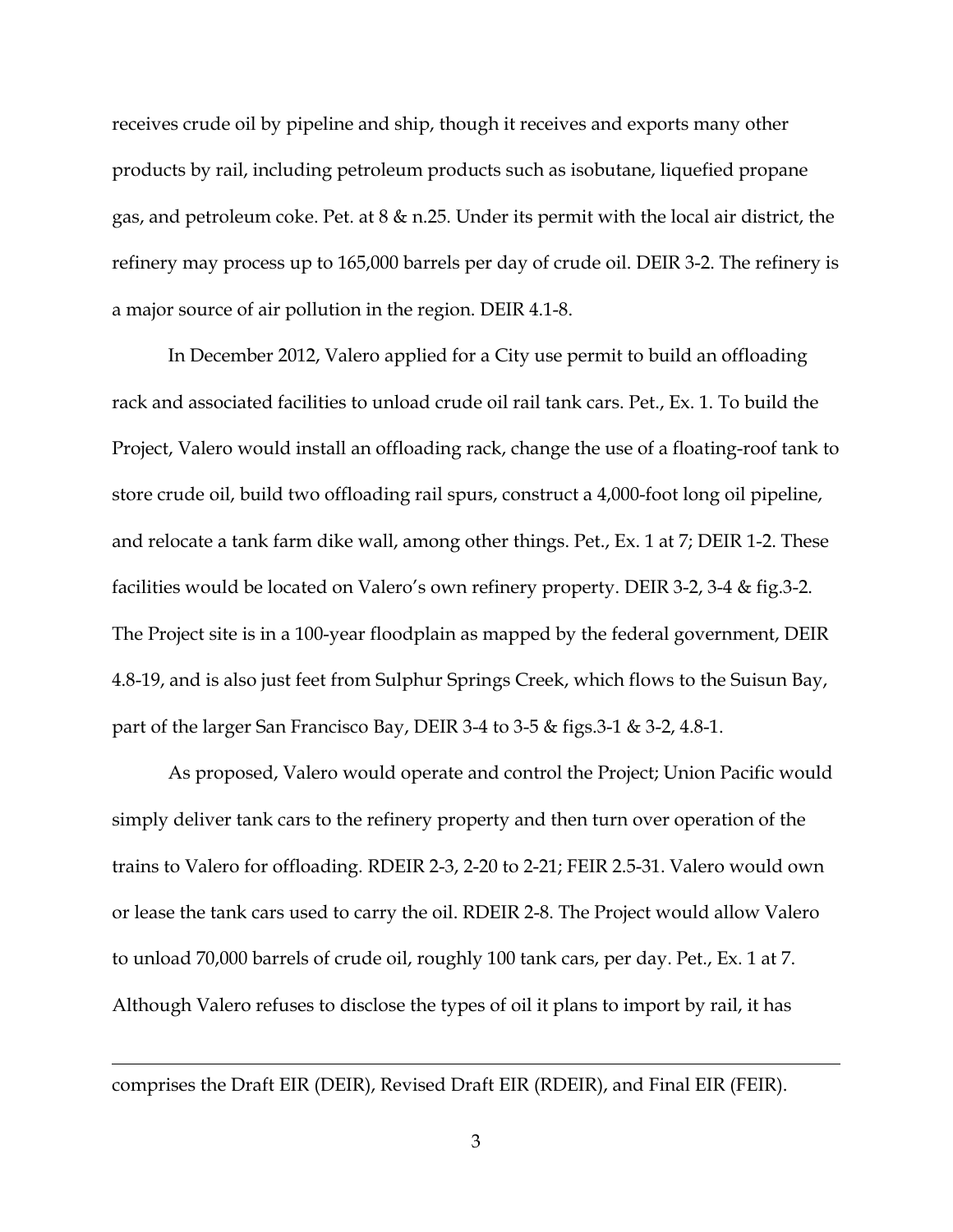stated it intends to import light North American crudes (which include volatile Bakken crude from the Midwest), and it may also import heavy Canadian tar sands crudes. DEIR 3-22 to 3-24. Tar sands crude oil is one of the dirtiest types of oil on the planet.

The City's municipal code requires Valero to obtain a use permit before building the Project. DEIR 1-7. Valero also must obtain grading and building permits from the City, and, due to the local air pollution that may be associated with the refinery expansion, a permit from the local air district and a revision to its Title V Clean Air Act permit. DEIR 1-7. These discretionary decisions trigger the California Environmental Quality Act (CEQA). Cal. Pub. Res. Code § 21080(a).

The goal of CEQA is to "inform the public and its responsible officials of the environmental consequences of their decisions before those decisions are made." *Marin Mun. Water Dist. v. KG Land Cal. Corp.*, 235 Cal. App. 3d 1652, 1660 (1991). To effect that policy, an agency with discretionary approval authority over a project must prepare an environmental impact report (EIR) when there is a "fair argument" that the project may cause significant environmental impacts. *Communities for a Better Env't v. S. Coast Air Quality Mgmt. Dist.*, 48 Cal. 4th 310, 319 (2010). The EIR must analyze all environmental impacts (including indirect and cumulative impacts), and incorporate all feasible mitigation measures for those impacts. Cal. Pub. Res. Code §§ 21002.1, 21061; Cal. Code Regs. tit. 14, §§ 15130, 15358.

Here, CEQA requires the City to analyze and, where feasible, mitigate not only the direct impacts of constructing the offloading racks, but also the indirect impacts of transporting and refining the oil. *See Marin Mun. Water Dist.*, 235 Cal. App. 3d at 1661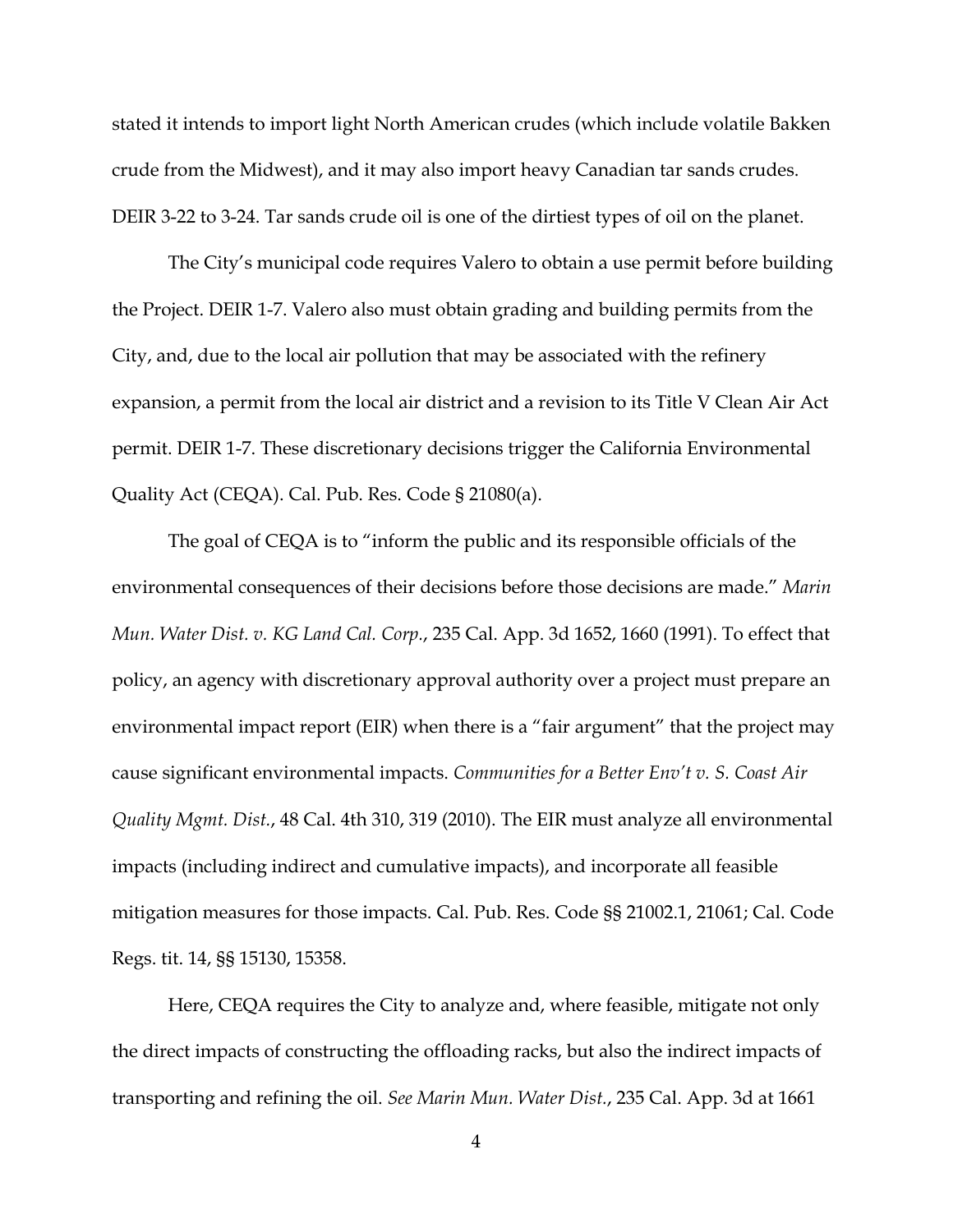(explaining that EIRs must evaluate "secondary or indirect consequences," which "may be several steps removed from the project in a chain of cause and effect" (internal quotation marks omitted)). That analysis is required even if some mitigation measures are legally infeasible due to federal preemption or other reasons. <sup>2</sup> *See City of Marina v. Bd. of Trustees of the Cal. State Univ.*, 39 Cal. 4th 341, 356 (2006).

The City released a Draft EIR, Revised Draft EIR, and Final EIR in 2014, 2015, and 2016, respectively. Many members of the public (including Benicians), the California Attorney General, and other government entities submitted comments explaining why the EIR was legally inadequate. Among other things, they explained that the EIR failed to properly analyze the potential increased air pollution and greenhouse gas emissions at the refinery, biological and water-quality impacts on Sulphur Springs Creek, and flood hazard impacts at the offloading rack. *See, infra*, pages 25-27.

In February 2016, after four nights of hearings, the Benicia Planning Commission unanimously denied the permit for the Project. Pet., Ex. 4 at 3, 5-6. Although the Commission was concerned about the hazards posed by oil trains, it was also concerned about a wide range of "on-site" impacts that had nothing to do with Union Pacific's operations. It cited air pollution from the refinery, biological impacts of the Project's construction near Sulphur Springs Creek, and hazards of building the Project in a 100-

 <sup>2</sup> Because the Planning Commission denied the permit for the Project, any hypothetical mitigation measures the City could impose are not at issue here. In any case, ICCTA would not preempt any mitigation measures imposed on Valero as part of a conditional approval of the permit for the same reasons it would not preempt an outright denial of the permit.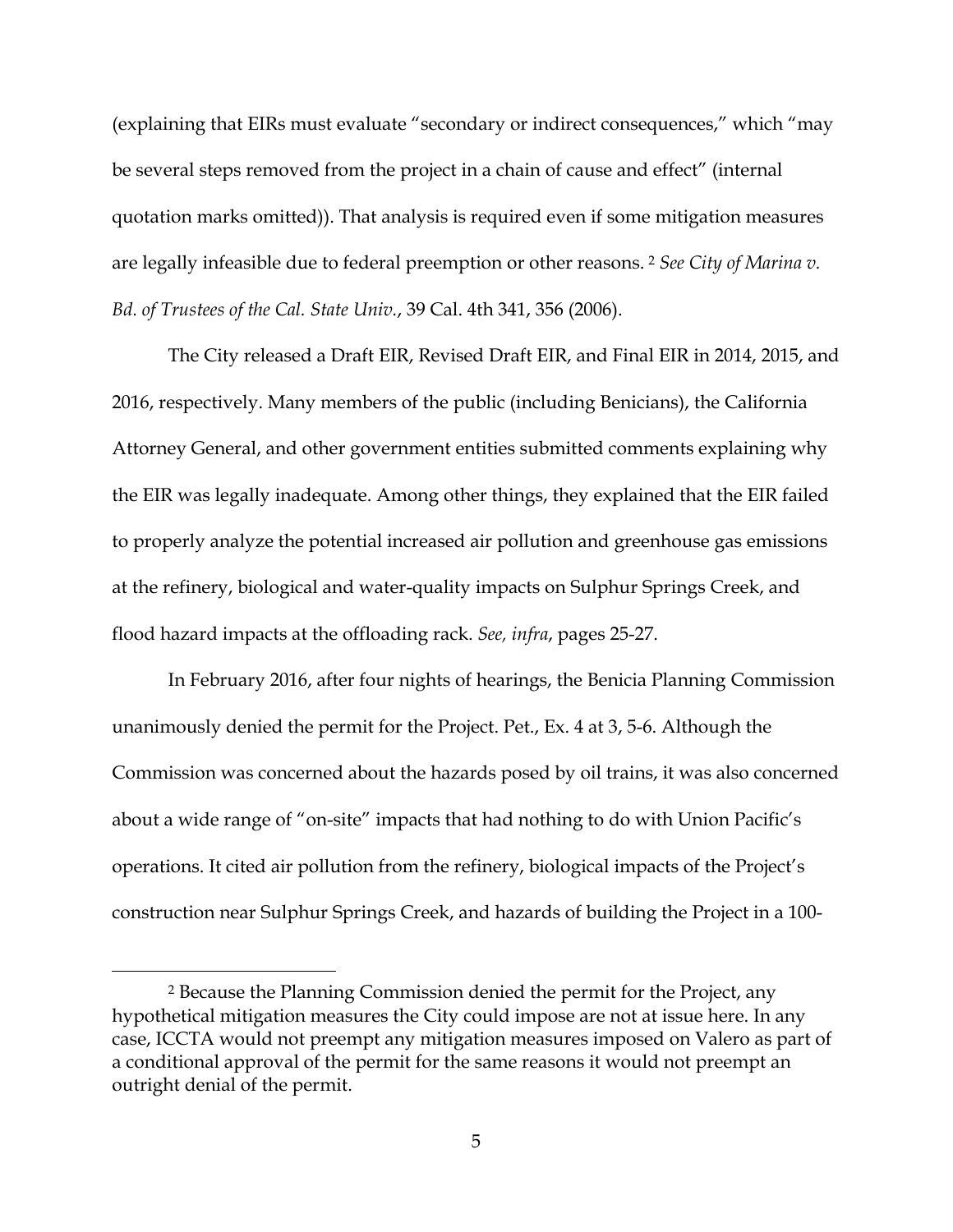year floodplain. Pet., Ex. 4 at 4-5. The Planning Commission ultimately found that the Project would be inconsistent with the City's General Plan and "detrimental to the public health, safety, or welfare of persons residing or working in or adjacent to the neighborhood of the use, or to the general welfare of the city, as well as uprail communities." Pet., Ex. 4 at 5.

Valero appealed the Planning Commission's decision to the City Council, which held a series of hearings on the Project in the spring of 2016. The California Attorney General commented specifically on the preemption issue, explaining that ICCTA does not apply to the Project because Valero is not a rail carrier. Reply, Ex. B at 1, 3-4. On April 19, 2016, after Valero requested time to seek a declaratory ruling from the Board, the City Council deferred its decision on the Project until September 20, 2016. *See* Reply, Ex. C at 135, 150-52. Valero filed its Petition on May 31, 2016—seventy-seven days after Valero first requested that the City Council defer its decision. *See* Reply, Ex. D at 114. In its Petition, Valero asks the Board to declare that the City's authority over the Project is preempted by ICCTA.3 Pet. at 1.

#### **LEGAL FRAMEWORK**

ICCTA grants the Board "jurisdiction over transportation by rail carrier." 49 U.S.C. § 10501(a); *see also id.* § 10501(b) ("[J]urisdiction of the Board over . . .

 <sup>3</sup> Valero's Petition also discusses other projects not relevant to this proceeding. Pet. at 3-7; *see also* Letter from Jocelyn Thompson, Alston & Bird, to Cynthia T. Brown, STB (July 7, 2016) (discussing a different refinery project). Those projects, and their accompanying records, are not before the Board. Because the preemption inquiry is fact specific, the Board should decline to issue any rulings on other projects.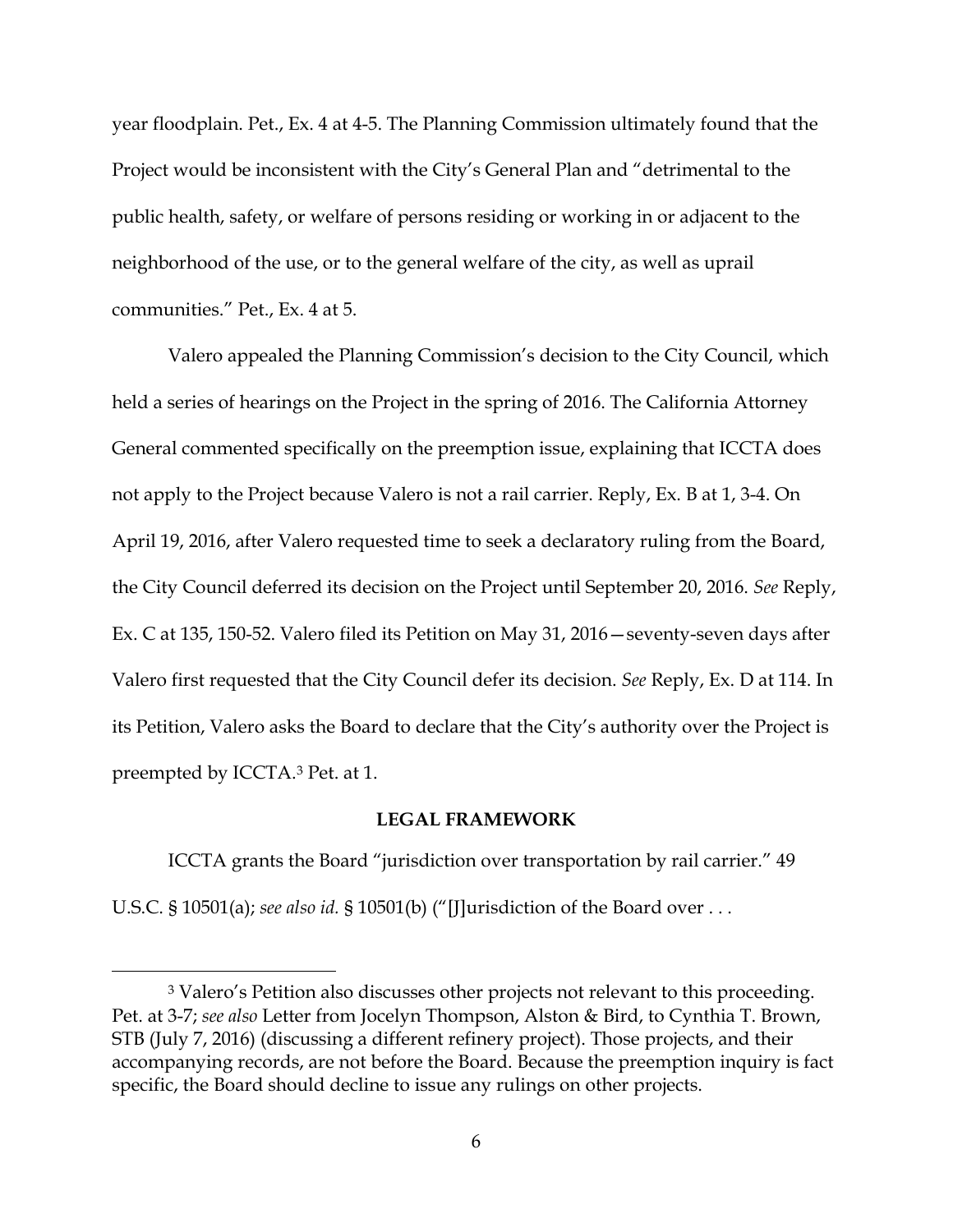transportation by rail carriers . . . is exclusive."). As the statute's plain language makes clear, a project must *both* constitute "transportation" *and* be performed "by rail carrier" to come within the Board's jurisdiction and trigger federal preemption. *See N.Y. & Atl. Ry. Co. v. Surface Transp. Bd*., 635 F.3d 66, 71-72 (2d Cir. 2010); *SEA-3, Inc.—Pet. for Declaratory Order*, Docket No. FD 35853, 2015 WL 1215490, at \*4 (STB Mar. 17, 2015).

ICCTA defines "rail carrier" to mean "a person providing common carrier railroad transportation for compensation." 49 U.S.C. § 10102(5). "A common carrier railroad," in turn, "is a well-understood concept . . . [that] refers to a person or entity that holds itself out to the general public as engaged in the business of transporting persons or property from place to place for compensation." *Rail-Term Corp*.—*Pet. for Declaratory Order*, Docket No. FD 35582, 2013 WL 6078414, at \*6 (STB Nov. 19, 2013) (internal quotation marks omitted). "Whether a particular activity is considered part of transportation *by rail carrier* under section 10501(b) is a case-by-case, fact-specific determination." *Tex. Cent. Bus. Lines Corp. v. City of Midlothian*, 669 F.3d 525, 530 (5th Cir. 2012) (internal quotation marks omitted). To qualify, an activity must be performed directly by, or "under the auspices of," a rail carrier. *SEA-3*, 2015 WL 1215490, at \*4.

Whether a project constitutes "transportation by rail carrier" is a threshold inquiry in any ICCTA preemption analysis. If local government action does not target "transportation by rail carrier," then the Board lacks jurisdiction over the project, and ICCTA preemption does not apply. *See N.Y. & Atl. Ry. Co.*, 635 F.3d at 71-75; *SEA-3*, 2015 WL 1215490, at \*4-5. If, and only if, ICCTA applies does the Board proceed to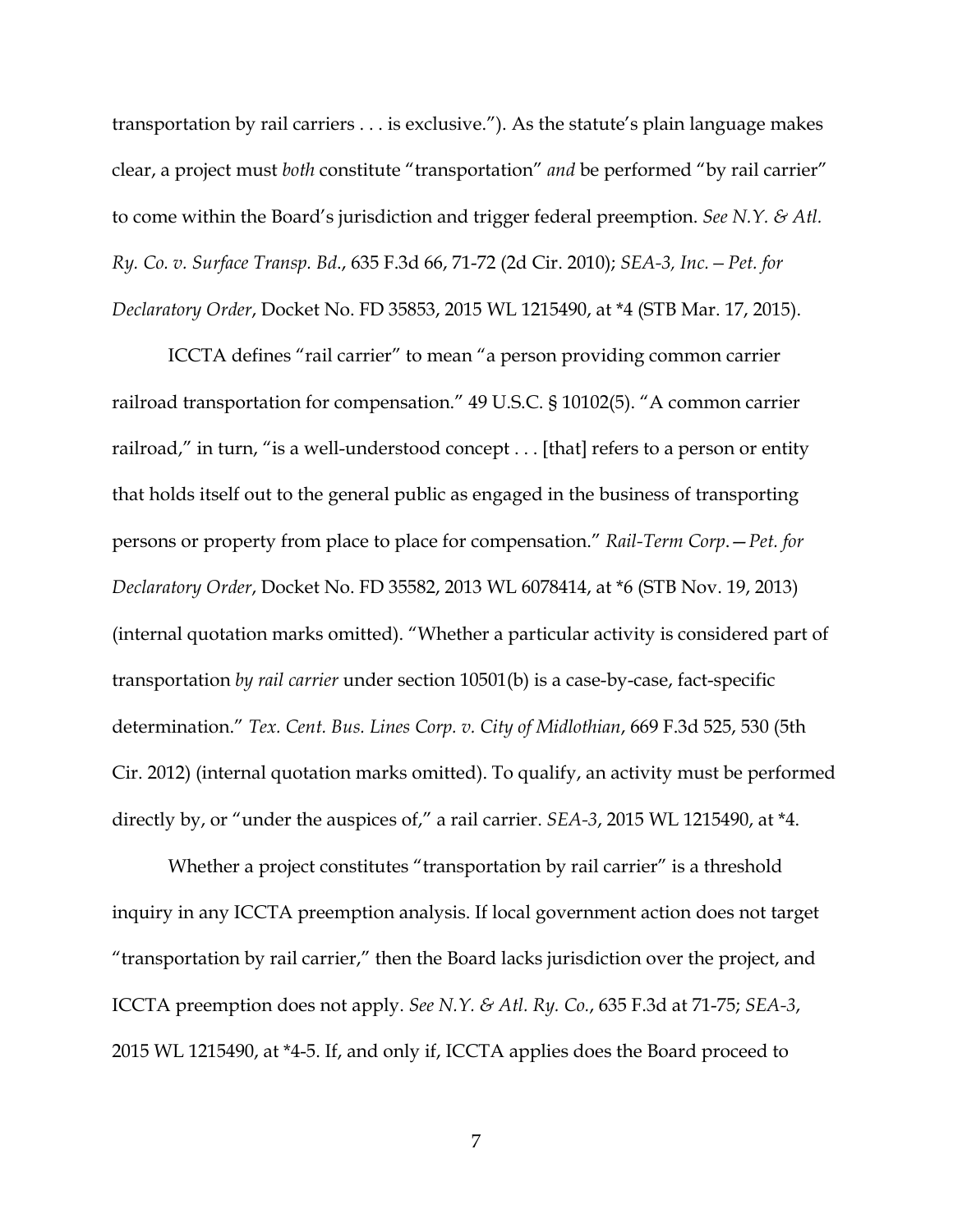examine the scope of federal preemption. *See Tex. Cent. Bus. Lines Corp.*, 669 F.3d at 532; *N.Y. Susquehanna & W. Ry. Corp. v. Jackson*, 500 F.3d 238, 246, 252 (3d Cir. 2007).

There is a strong presumption against preemption in cases involving "zoning and health and safety regulation." *See Fla. E. Coast Ry. Co. v. City of West Palm Beach*, 266 F.3d 1324, 1328-29 (11th Cir. 2001). Because of that presumption, the party contending that preemption applies has the burden of persuasion. *Id.* at 1329.

#### **ARGUMENT**

### **I. Valero is neither a rail carrier nor acting under the auspices of a rail carrier**

It is undisputed that Valero, not Union Pacific, would construct, own, and operate the Project. RDEIR 2-3; FEIR 2.5-31. Valero is not a "rail carrier." It does not "hold[] itself out to the general public as engaged in the business of transporting persons or property from place to place for compensation." *Rail-Term Corp.*, 2013 WL 6078414, at \*6 (internal quotation marks omitted). Nor has it obtained a license from the Board to operate as a rail carrier. *See* 49 U.S.C. §§ 10901, 10902; *Hi Tech Trans, LLC—Pet. for Declaratory Order—Newark*, STB Finance Docket No. 34192 (Sub-No. 1), 2003 WL 21952136, at \*5 n.12 (STB Aug. 14, 2003) ("There are formal procedures that must be followed to obtain authority as a rail carrier from the Board."). Indeed, Valero characterizes itself as a recipient, rather than a provider, of rail carrier service. *See* Pet. at 12-14. The Project would therefore not "be performed" by a "rail carrier." *See SEA-3*, 2015 WL 1215490, at \*4.

Valero also would not operate the Project under a rail carrier's auspices. Activities are performed under a rail carrier's auspices when "the rail carrier holds out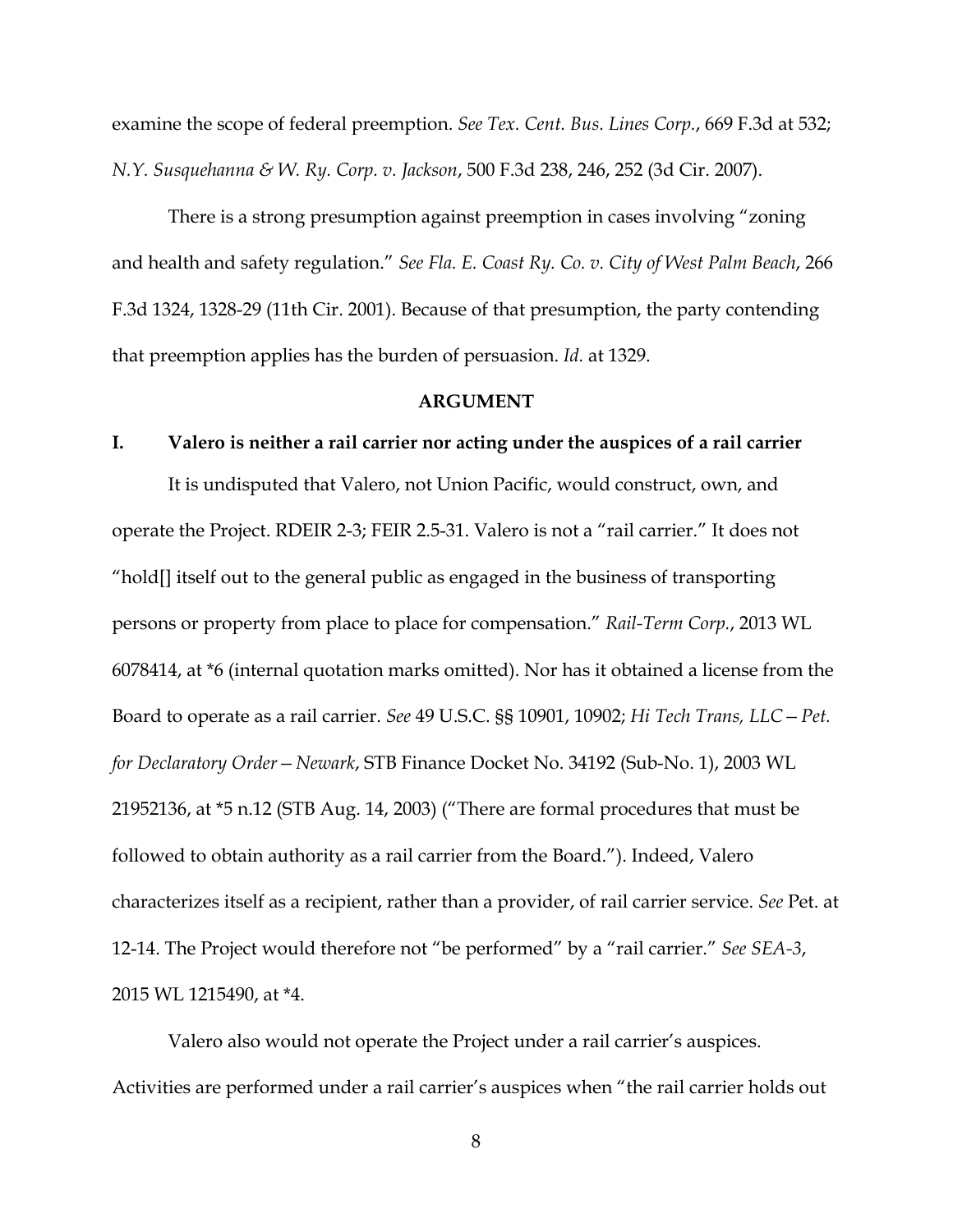its own service through a third party that acts as the rail carrier's agent, or the rail carrier exerts control over the third party's operations." *SEA-3*, 2015 WL 1215490, at \*4; *see, e.g.*, *City of Alexandria—Pet. for Declaratory Order*, STB Finance Docket No. 35157, 2009 WL 381800, at \*4 (STB Feb. 17, 2009). Here, Valero "would not be acting as an agent of [Union Pacific], and . . . [Union Pacific] would not control the operation of the unloading facilities." FEIR 2.5-31. Union Pacific admits that "[t]he [P]roject is being conducted under the auspices of Valero and not Union Pacific." Letter from Raymond A. Atkins, Union Pacific Railroad Co., to Cynthia T. Brown, STB, at 3 (June 17, 2016) [hereinafter Union Pacific Letter].

These concessions establish that the Project would not be performed under Union Pacific's auspices, and thus eliminate the need for further inquiry into this issue. *See SEA-3*, 2015 WL 1215490, at \*4*.* Nonetheless, additional scrutiny of the record confirms this conclusion. For example, Valero would construct the Project entirely within its own property, *see* DEIR 3-2, 3-4 & fig.3-2; Valero would own or lease the tank cars used to deliver crude oil to the refinery, RDEIR 2-8; and Valero would maintain the "new equipment, pipelines, and associated infrastructure as well as new and realigned segments of existing railroad track within the Refinery boundary," RDEIR 2-3. And there is no evidence that Union Pacific would have contractual liability for the Project; that Union Pacific would hold out Valero's expanded refinery operations as part of Union Pacific's own services; that Union Pacific would set rates or receive fees for Valero's expanded refinery operations; that entities other than Valero would use the expanded refinery; or that the Project would advance Union Pacific's public functions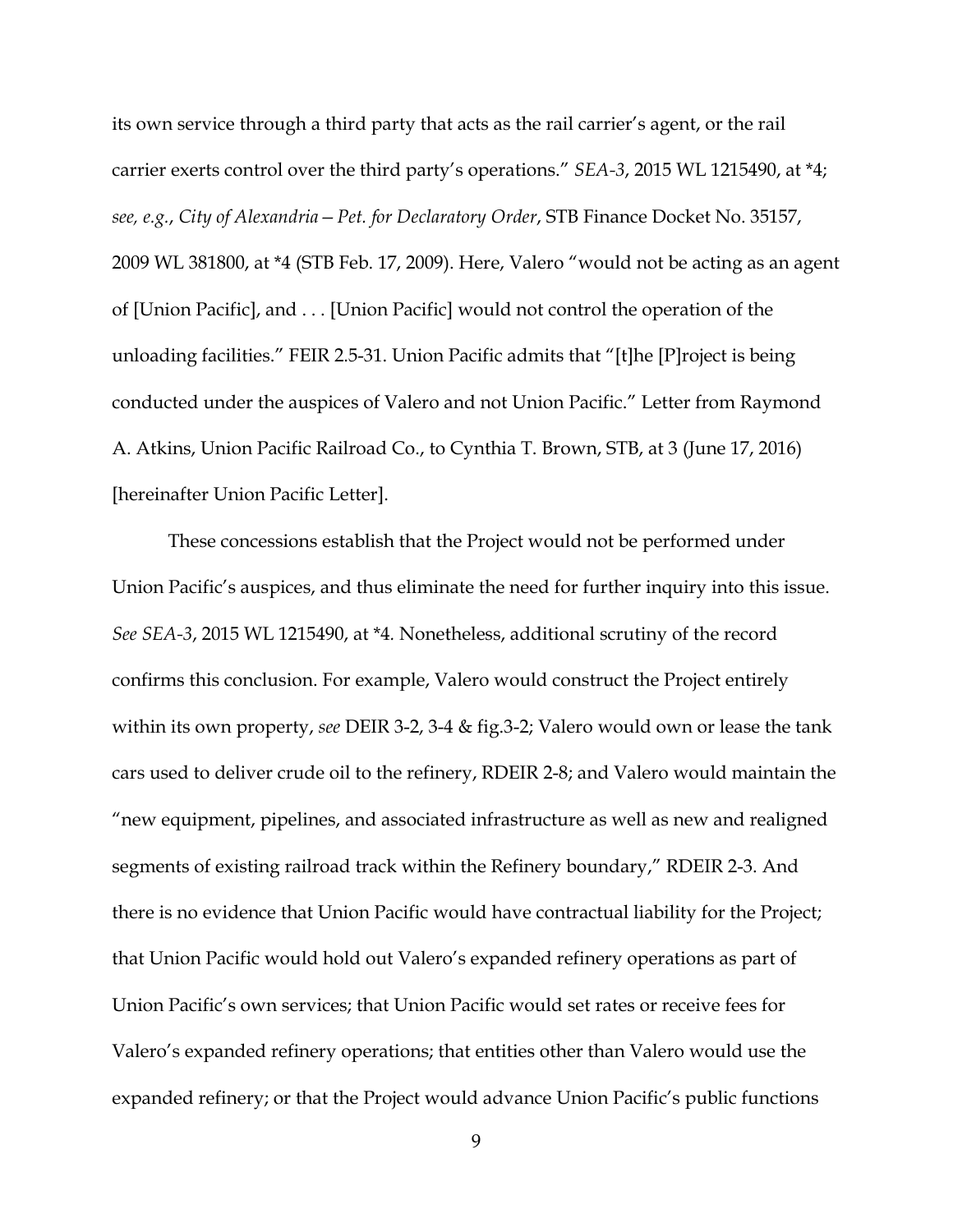rather than Valero's private interests alone. *Cf., e.g.*, *Tex. Cent. Bus. Lines Corp.*, 559 F.3d at 531-32; *Fla. E. Coast Ry. Co.*, 266 F.3d at 1336; *Town of Babylon & Pinelawn Cemetery*, 2008 WL 275697, at \*3-4. "The facts of this controversy are not in dispute," Union Pacific Letter at 2, and confirm that Valero would not act under Union Pacific's auspices.

### **II. Because the Project would be performed neither by, nor under the auspices of, a rail carrier, it is not subject to the Board's jurisdiction or ICCTA preemption**

### **A. An uninterrupted line of Board and court decisions makes clear that the Board lacks jurisdiction over the Project and that ICCTA does not apply**

 Because Valero's Project does not constitute transportation by a "rail carrier," the Board lacks jurisdiction over the Project, and ICCTA does not preempt the denial of the use permit for the Project. *See* 49 U.S.C. § 10501(a). In its recent *SEA-3* decision, the Board—under facts virtually identical to the ones here—reaffirmed that transportation "by rail carrier" is a prerequisite for Board jurisdiction and ICCTA preemption.

In that case, SEA-3, Inc., a non-carrier, sought to construct additional rail berths at its propane transloading facility.4 *SEA-3*, 2015 WL 1215490, at \*1. Pan Am Railways, a rail carrier, provided rail service to SEA-3's facility, and the expansion would have enabled Pan Am to deliver additional propane to the facility. *Id.* After the local planning board approved SEA-3's expansion project, the neighboring City of Portsmouth sought to overturn the approval, or, in the alternative, to require a study of the rail effects of the project. *Id.* at \*2. SEA-3 argued that Portsmouth was "attempting to regulate rail

<sup>&</sup>lt;sup>4</sup> "Transloading is the transfer of commodities between rail cars and trucks, a process used when the ultimate destination of a commodity is not served by a railroad." *Tex. Cent. Bus. Lines Corp*., 669 F.3d at 528.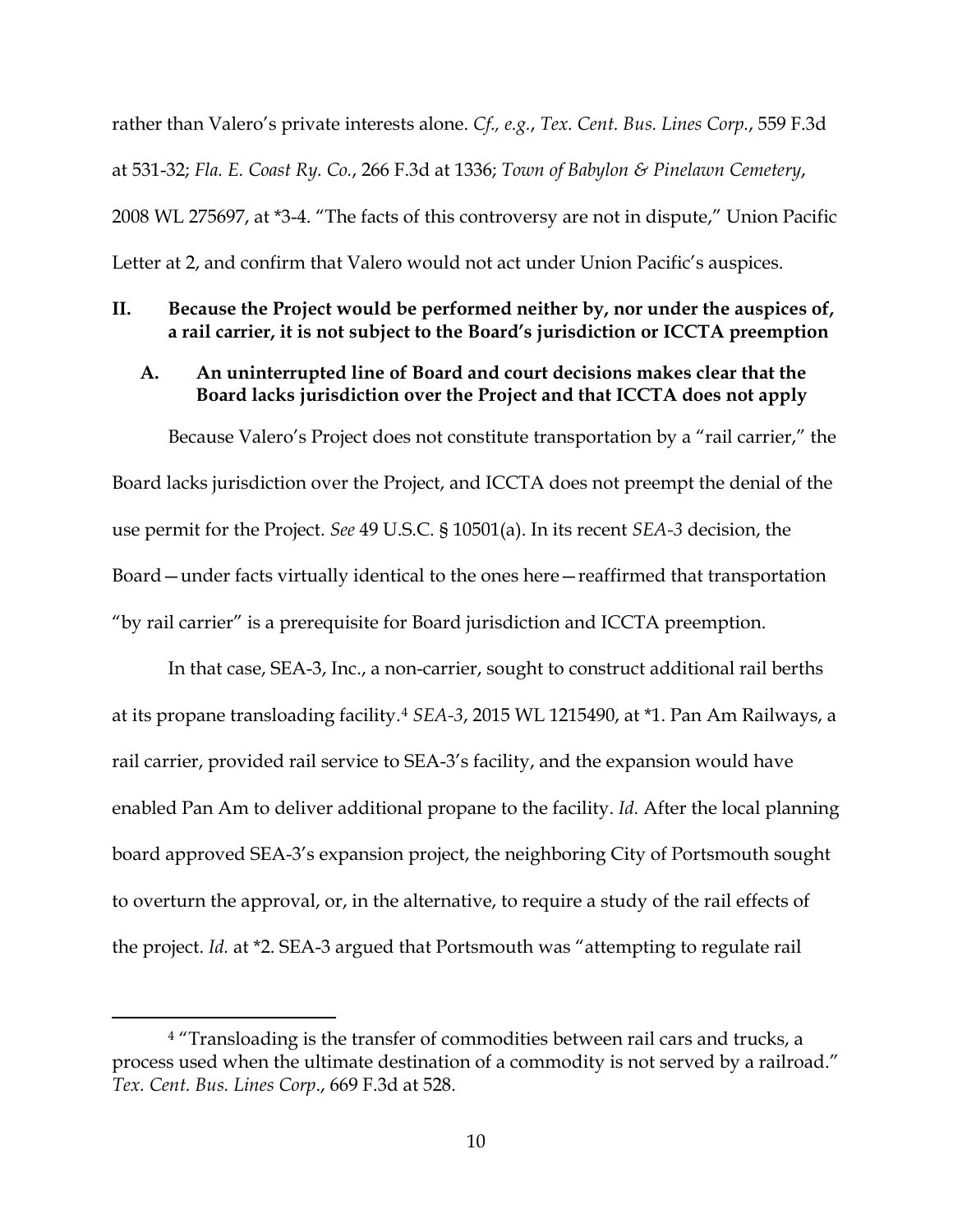transportation by Pan Am," *id.* at \*3, and that "any attempts by localities or states to direct rail traffic or impose preclearance requirements on transload facilities are federally preempted under § 10501(b)," *id.* at \*2.

Rejecting SEA-3's arguments, the Board held that it lacked jurisdiction over SEA-3's project and that SEA-3 had failed to demonstrate that ICCTA applied. *See id.* at \*4-5. The Board explained that its jurisdiction only "extends to rail-related activities . . . if the activities are performed by a rail carrier, the rail carrier holds out its own service through a third party that acts as the rail carrier's agent, or the rail carrier exerts control over the third party's operations." *Id.* at \*4. "The record presented to the Board in this case," the Board explained, "does not demonstrate that SEA-3 is a carrier or that it is performing transportation-related activities on behalf of Pan Am or any other rail carrier at the transload facility." *Id.*

Here, as in *SEA-3*, there is no evidence that the activities at issue would be "performed by a rail carrier." *See id.* On the contrary, the record clearly demonstrates that Valero, a non-carrier, would singlehandedly build and operate the Project. RDEIR 2-3; FEIR 2.5-31. Likewise, there is no evidence that a rail carrier would be "hold[ing] out its own service through a third party that acts as the rail carrier's agent" or "exert[ing] control over the third party's operations." *See SEA-3*, 2015 WL 1215490, at \*4. Instead, Valero has expressly denied any agency relationship with Union Pacific, and Union Pacific "would not control the operation of the unloading facilities." FEIR 2.5-31. The record here, as in *SEA-3*, precludes a finding that the Board has jurisdiction or that ICCTA applies.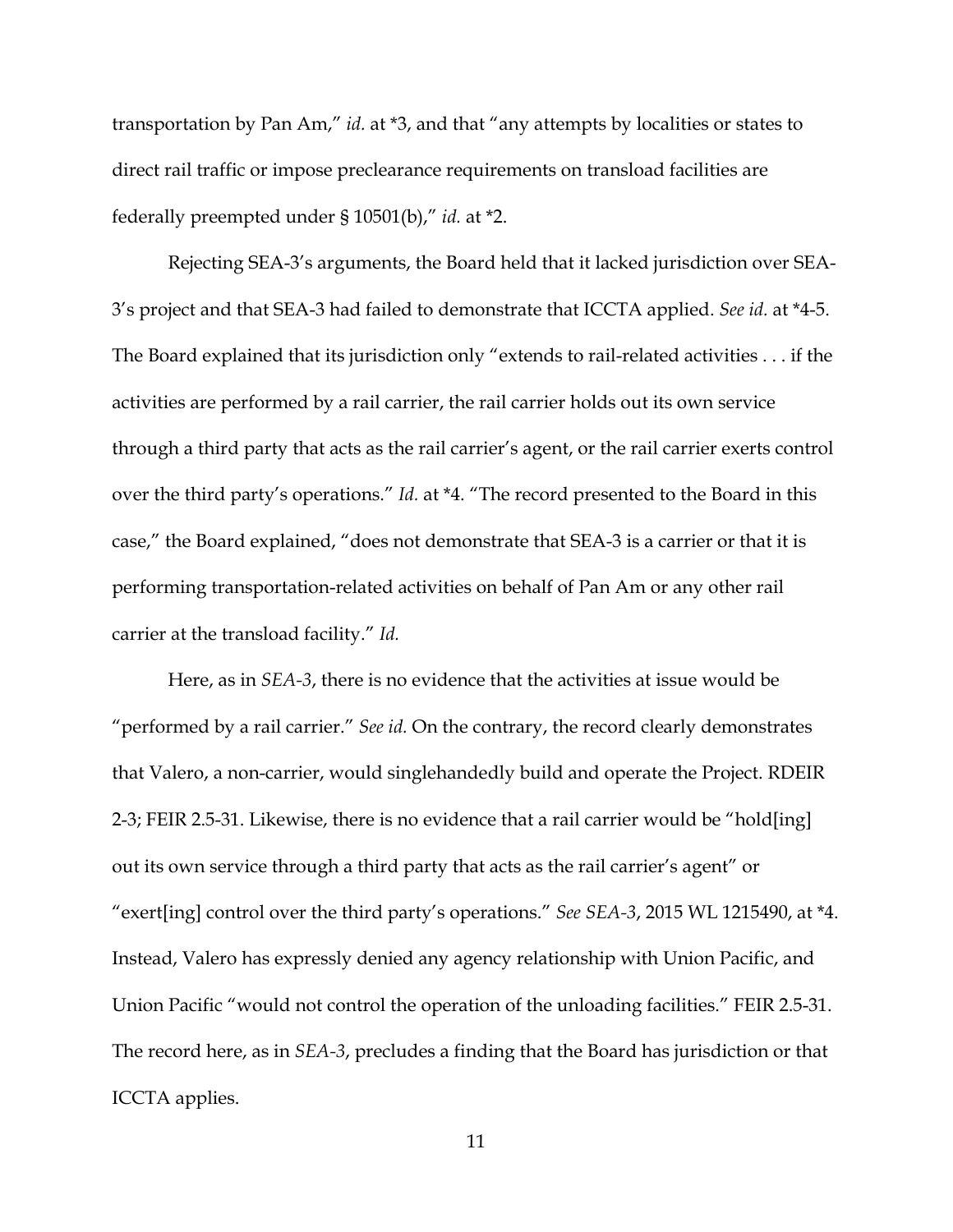Valero clings to the dictum in *SEA-3* that if any "state or local entity were to take actions . . . that interfere unduly *with Pan Am's common carrier operations*, those actions would be preempted under § 10501(b)." 2015 WL 1215490, at \*6 (emphasis added); *see* Pet. at 19. But that dictum merely stands for the unremarkable proposition that state or local regulation of "transportation *by rail carrier*" would fall within the Board's jurisdiction and be subject to § 10501(b) preemption. That hypothetical situation is not present here, as the Project would not be "performed by, or under the auspices of, a 'rail carrier.'" *SEA-3*, 2015 WL 1215490, at \*4. Similarly, in its letter to the Board, Union Pacific makes much of the proposition that state and local regulation may be preempted even if "a non-carrier seeks the permit." Union Pacific Letter at 3. But that proposition goes no further than the familiar principle that a non-carrier's project may fall within the Board's exclusive jurisdiction if it is performed "under the auspices of" a rail carrier. *SEA-3*, 2015 WL 1215490, at \*4. Those auspices are not present here.

While *SEA-3* is decisive on these facts, numerous other court and Board decisions are in accord. In *Hi Tech Trans, LLC v. New Jersey*, 382 F.3d 295 (3d Cir. 2004), the Third Circuit dismissed as "untenable" and "meritless," *id.* at 310, a claim virtually identical to Valero's claim here. The company Hi Tech, a non-carrier, operated a waste loading facility at a railroad's rail yard. *Id.* at 298, 308. At the facility, Hi Tech unloaded trucks carrying trash, and then transferred the trash into railcars for shipment to disposal facilities. *Id.* at 299. Hi Tech claimed that ICCTA preempted the application of state solid waste regulations to the facility. *Id.* at 297. Dismissing Hi Tech's contention, the Third Circuit held that "the most cursory analysis of Hi Tech's operations reveals that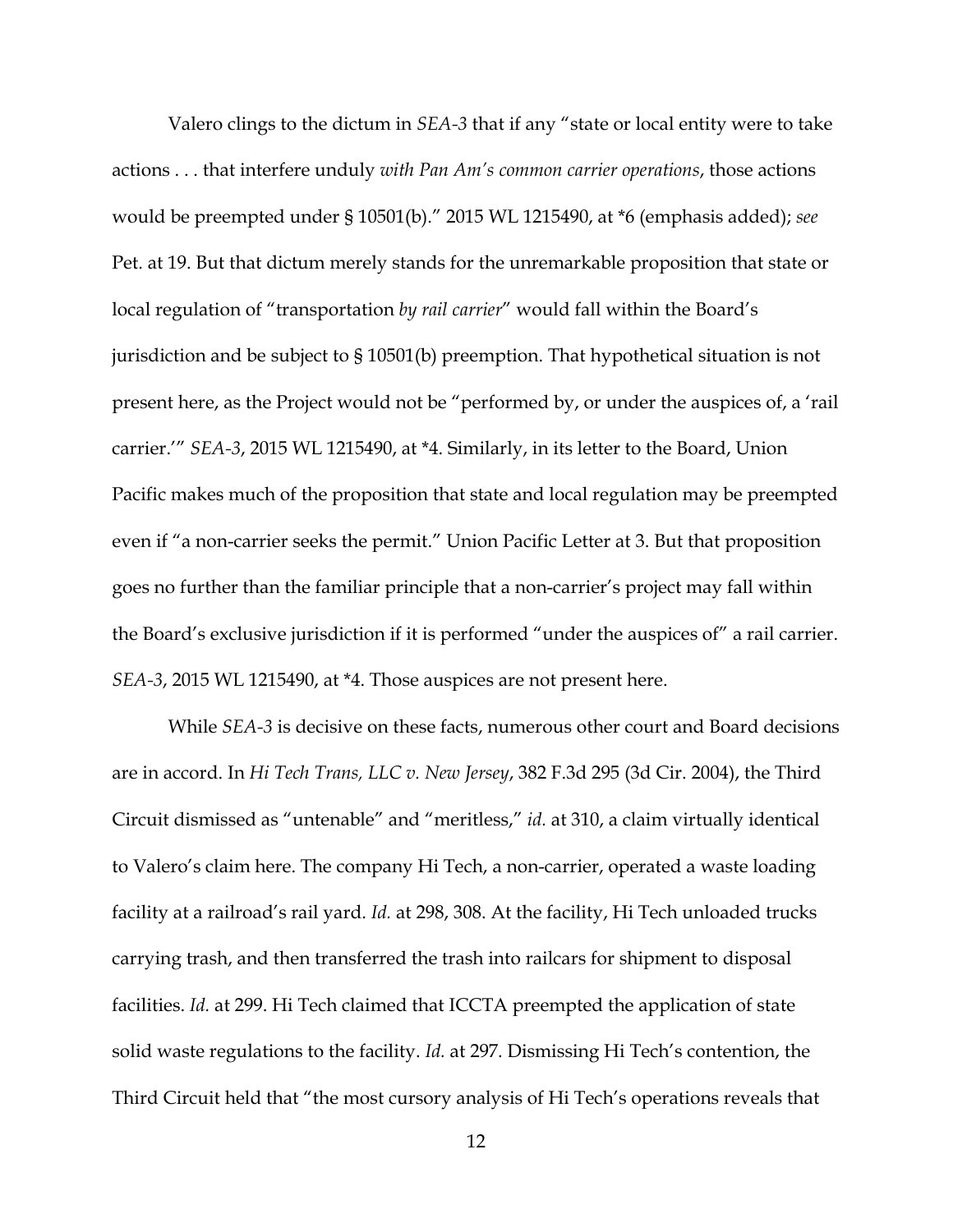its facility does not involve 'transportation by rail carrier.' The most it involves is transportation '*to* rail carrier.'" *Id.* at 308. The court concluded that the "mere fact that the [railroad] ultimately uses rail cars to transport the . . . debris Hi Tech loads does not morph Hi Tech's activities into 'transportation by rail carrier.'" *Id.* at 309.

Both the Board and other courts have since affirmed "that there is, indeed, a difference between transportation *to* a rail carrier and transportation *by* a rail carrier." *N.Y. & Atl. Ry. Co.*, 635 F.3d at 72-73 (emphases added); *see, e.g.*, *J.P. Rail, Inc. v. N.J. Pinelands Comm'n*, 404 F. Supp. 2d 636, 650-52 (D.N.J. 2005); *CFNR Operating Co. v. City of Am. Canyon*, 282 F. Supp. 2d 1114, 1118-19 (N.D. Cal. 2003); *Tri-State Brick & Stone of N.Y., Inc. & Tri-State Transp. Inc.—Pet. for Declaratory Order*, STB Finance Docket No. 34824, 2006 WL 2329702, at \*2, \*6 (STB Aug. 11, 2006). The Board and courts have likewise recognized that the same difference exists between transportation "*from* a rail carrier" and transportation *by* a rail carrier. *See Tri-State Brick & Stone of N.Y., Inc. v. City of New York*, No. 05 Civ 7561 GBD, 2007 WL 735023, at \*2 (S.D.N.Y. 2007); *see, e.g.*, *Town of Babylon & Pinelawn Cemetery*, 2008 WL 275697, at \*4. The decisions are consistent with the "cardinal principle of statutory construction . . . to give effect, if possible, to every . . . word of a statute." *Bennett v. Spear*, 520 U.S. 154, 173 (1997) (internal quotation marks omitted); *see also Chamber of Commerce of U.S. v. Whiting*, 563 U.S. 582, 594 (2011) ("When a federal law contains an express preemption clause, we focus on the plain wording of the clause, which necessarily contains the best evidence of Congress' preemptive intent." (internal quotation marks omitted)).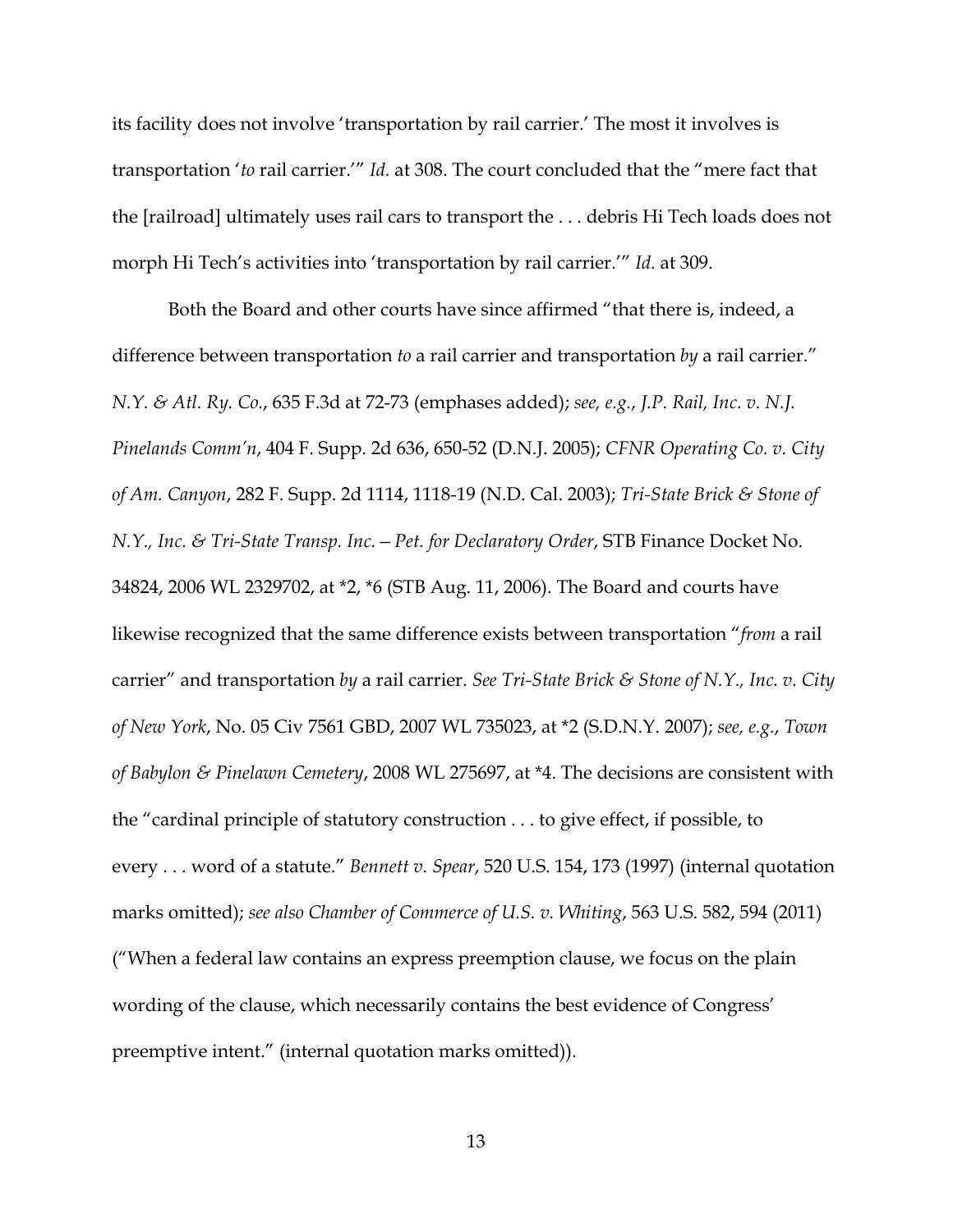Here, the facts clearly demonstrate that the Project involves nothing more than transportation "from" a rail carrier. Union Pacific's sole connection to the Project would be its delivery of crude oil to the refinery. *See* RDEIR 2-3, 2-20 to 2-21; FEIR 2.5-31; Pet. at 2. Union Pacific's transportation of goods to Valero's Project is insufficient to "morph" Valero's activities into "transportation *by* rail carrier" within the Board's exclusive jurisdiction. *See* 382 F.3d at 309 (emphasis added).

*SEA-3* and *Hi Tech Trans* demonstrate that the regulation of "transportation by rail carrier" is a prerequisite for any ICCTA preemption analysis. As the Second Circuit put it, "Both the courts and the STB . . . *consistently find* that to fall within the STB's exclusive jurisdiction, the facility or activity must satisfy both the 'transportation' and 'rail carrier' statutory requirements." *N.Y. & Atl. Ry. Co.*, 635 F.3d at 72 (emphasis added); *see, e.g.*, *Fla. E. Coast Ry. Co.*, 266 F.3d at 1336-37; *Tri-State Brick & Stone of N.Y.*, 2007 WL 735023, at \*1-2; *Grafton & Upton R.R. Co. v. Town of Milford*, 417 F. Supp. 2d 171, 175-79 (D. Mass. 2006); *J.P. Rail*, 404 F. Supp. 2d at 649-52; *CFNR Operating Co.*, 282 F. Supp. 2d at 1118-19; *Town of Babylon & Pinelawn Cemetery*, 2008 WL 275697, at \*3-4; *Devens Recycling Ctr., LLC—Pet. for Declaratory Order*, STB Finance Docket No. 34952, 2007 WL 61948, at \*2-3 (STB Jan. 10, 2007); *Tri-State Brick & Stone of N.Y.*, 2006 WL 2329702, at \*3-6; *Town of Milford—Pet. for Declaratory Order*, STB Finance Docket No. 34444, 2004 WL 1802301, at \*2-3 (STB Aug. 12, 2004); *Hi Tech Trans*, 2003 WL 21952136, at \*3-5. In sum, because Valero's refinery Project does not constitute transportation "by rail carrier," ICCTA does not apply and the Board does not have jurisdiction.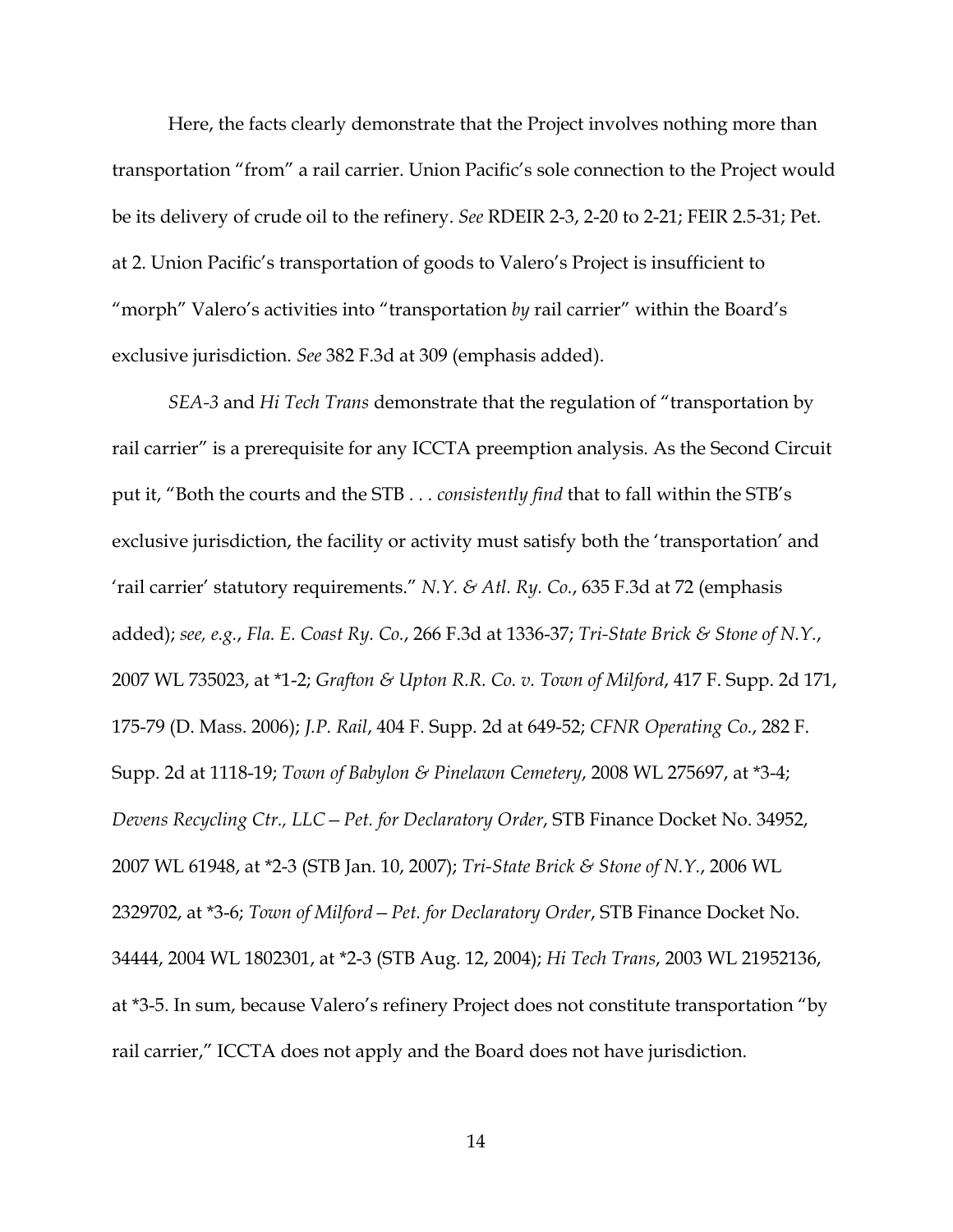## **B. Because Valero is not a rail carrier, it is irrelevant that the denial of the permit for the refinery Project may have indirect effects on rail traffic**

Valero mistakenly urges the Board to bypass the threshold determination of whether ICCTA applies and proceed directly to determining whether the Planning Commission's permit denial "indirectly regulate[s] rail transportation," has the "effect of managing or governing rail transportation," or "unreasonably burden[s] interstate commerce." Pet. at 13-14 (internal quotation marks omitted). But the Board and courts use these tests to assess the scope (or "reach") of ICCTA preemption *only once it is clear that ICCTA applies*.

For example, in *New York Susquehanna and Western Railway Corp*., the Second Circuit considered whether ICCTA preempted state regulation of transloading activities undertaken by a railroad company. The court first examined whether the company's activities were "[c]overed" by ICCTA. 500 F.3d at 246. Only after ascertaining that the activities constituted "transportation by rail carrier" did the court decide whether the regulations would have the "effect of managing or governing" or "unreasonably burden[ing] rail carriage." *Id.* at 252-54; *see also Padgett v. Surface Transp. Bd.*, 804 F.3d 103, 107-08 (1st Cir. 2015) (deciding that activities constituted "transportation *by rail carrier*" before considering whether health and safety regulations were preempted (internal quotation marks omitted)); *Tex. Cent. Bus. Lines Corp.*, 669 F.3d at 532 (concluding that "ICCTA preemption applies" before turning to assessment of "preemption's reach").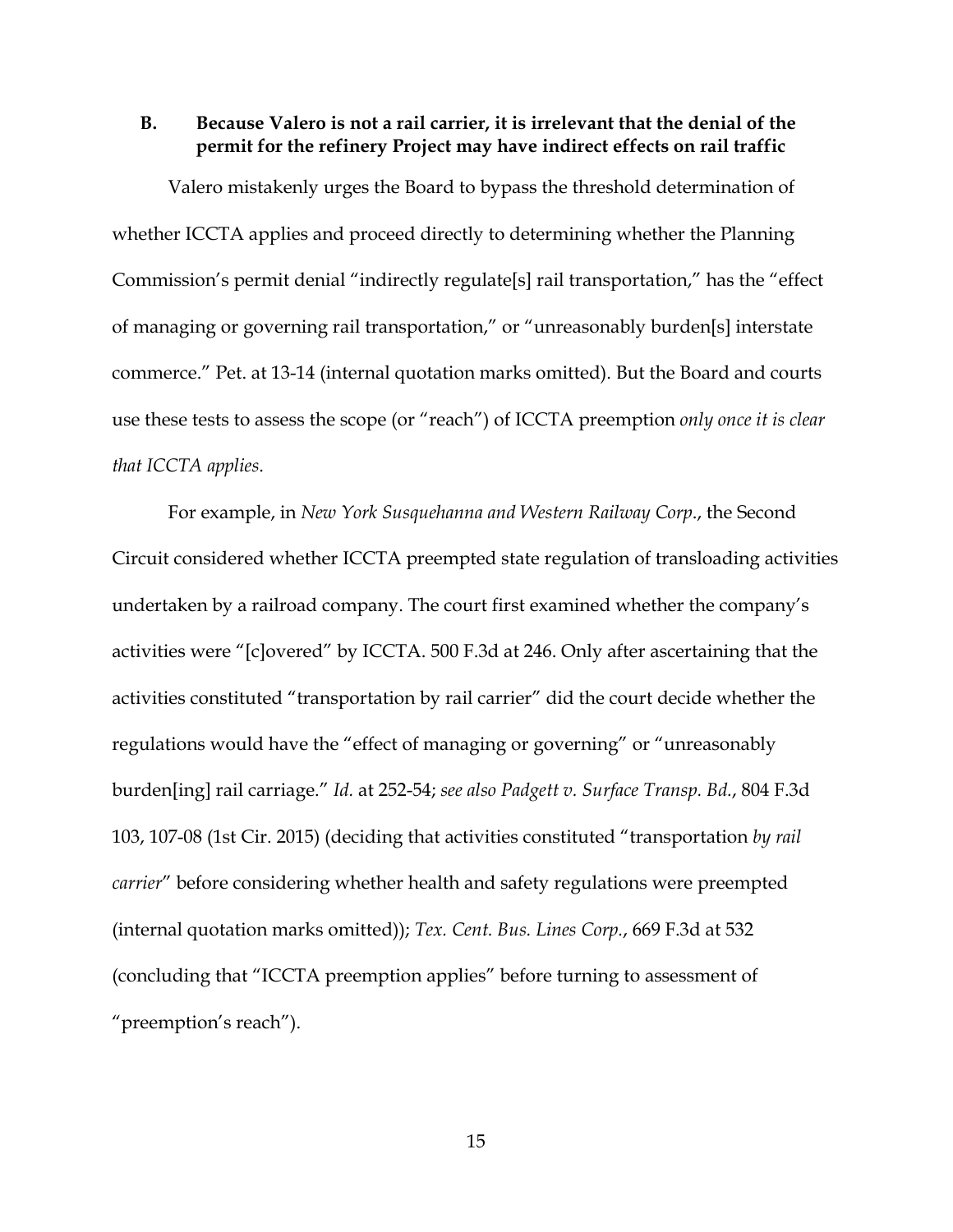Valero has not cited a single case in which the Board or a court examined ICCTA's preemptive scope absent "transportation by rail carrier." In *Winchester*, a noncarrier operated a warehouse in the Town of Winchester. *Boston & Maine Corp. & Springfield Terminal R.R. Co.—Pet. for Declaratory Order (Winchester)*, Docket No. FD 35749, 2013 WL 3788140, at \*1 (STB July 19, 2013). The rail carrier Pan Am "provide[d] common carrier rail transportation . . . to the warehouse." *Id.* Finding that the warehouse was being used as a freight yard in contravention of municipal zoning laws, the Town "direct[ed] that all rail traffic to the warehouse immediately cease and desist." Id. (internal quotation marks omitted). The Board held that the Town's order regulated transportation by Pan Am—a rail carrier—because it "*prohibit[ed] all rail traffic* to the warehouse," and thus was preempted by ICCTA. *Id.* at \*3 (emphasis added).

In *SEA-3*, the Board distinguished *Winchester* precisely on this ground, stating that *Winchester* involved "local regulation of the *railroad's* ability to conduct common carrier transportation." *SEA-3,* 2015 WL 1215490, at \*5 (emphasis added). Likewise, in all other cases cited by Valero, the Board specifically found, or the facts made clear, that the activities included transportation by a rail carrier:

• The Board explained that *Norfolk Southern Railway Co. v. City of Alexandria*, 608 F.3d 150 (4th Cir. 2010), "involved local regulation of transloading performed by the rail carrier or under its auspices." *SEA-3*, 2015 WL 1215490, at \*5; *see also City of Alexandria*, 608 F.3d at 154 (describing the rail carrier as the "operat[or]" of the transloading facility at issue).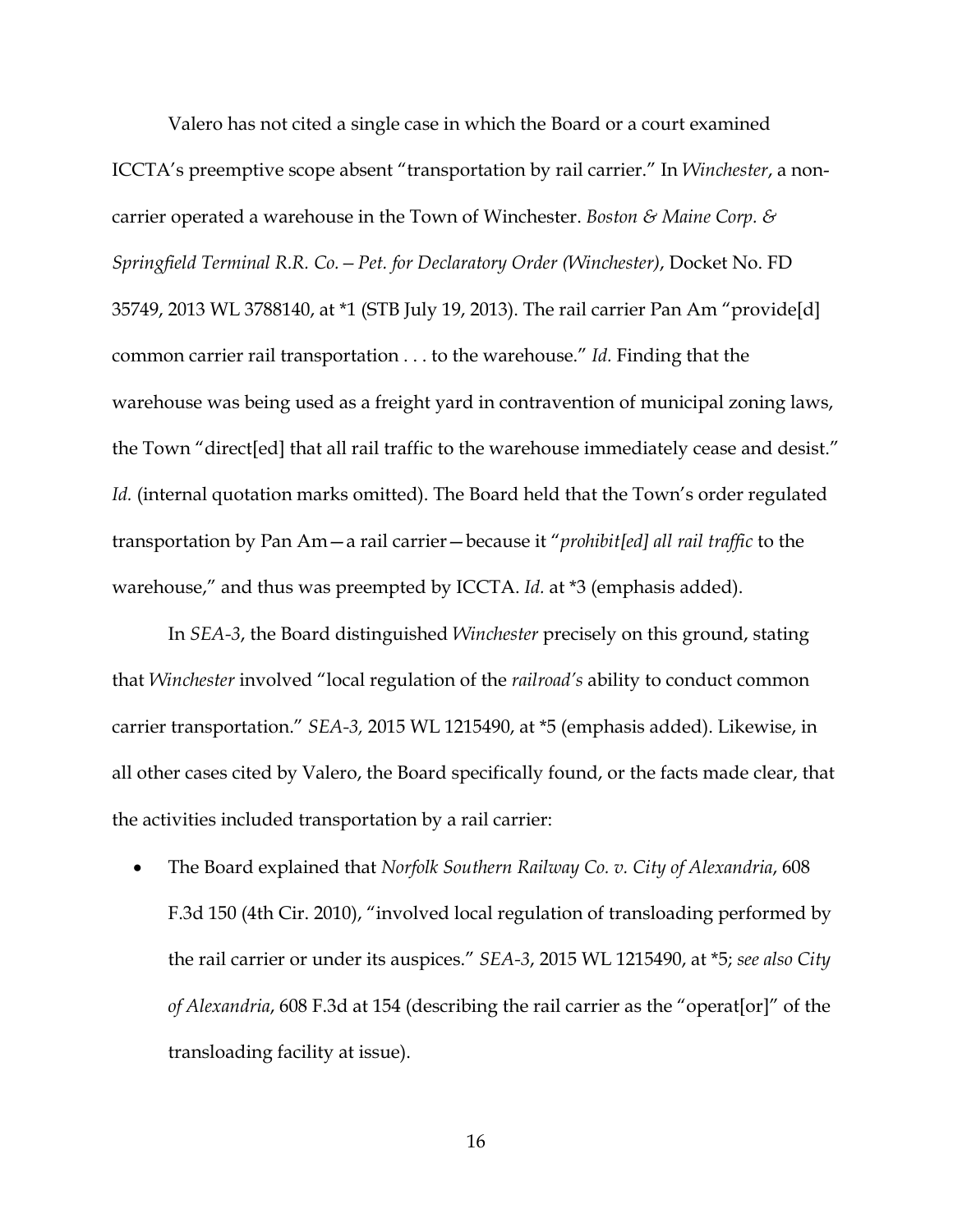- The Board similarly explained that *Joint Petition for Declaratory Order—Boston and Maine Corp. and Town of Ayer*, STB Finance Docket No. 33971 (STB May 1, 2001), "involved local regulation of transloading performed by the rail carrier or under its auspices." *SEA-3*, 2015 WL 1215490, at \*5.
- The Board cited *Green Mountain Railroad Corp. v. Vermont*, 404 F.3d 638 (2d Cir. 2005), as a case involving "transloading and temporary storage . . . by a rail carrier." *Town of Babylon & Pinelawn Cemetery*, 2008 WL 275697, at \*3; *see also Green Mountain R.R. Co.*, 404 F.3d at 640 (acknowledging that "Green Mountain is a 'rail carrier' as defined by the Termination Act").
- The Board cited *Norfolk Southern Railway Co. v. City of Austell*, No. CIVA1:97-CV-1018-RLV, 1997 WL 1113647 (N.D. Ga. Aug. 18, 1997), as a case in which "jurisdiction was found and local regulations relating to transportation facilities preempted only when those facilities have been operated or controlled by a rail carrier." *Hi Tech Trans, LLC*, 2003 WL 21952136, at \*4; *see also City of Austell*, 1997 WL 1113647, at \*1 (characterizing the plaintiffs as "common carriers by rail").
- In *City of Auburn v. United States*, 154 F.3d 1025, 1028 (9th Cir. 1998), Burlington Northern and Santa Fe Railway, a rail carrier, claimed that ICCTA preempted local permitting for its rail line.
- In *CSX Transportation, Inc.* Petition for Declaratory Order, STB Finance Docket No. 34662, at \*2 (STB Mar. 14, 2005), the city passed an act that "would ban transportation of" certain hazardous substances and "any rail car that is 'capable of containing' such materials" within a certain geographical area.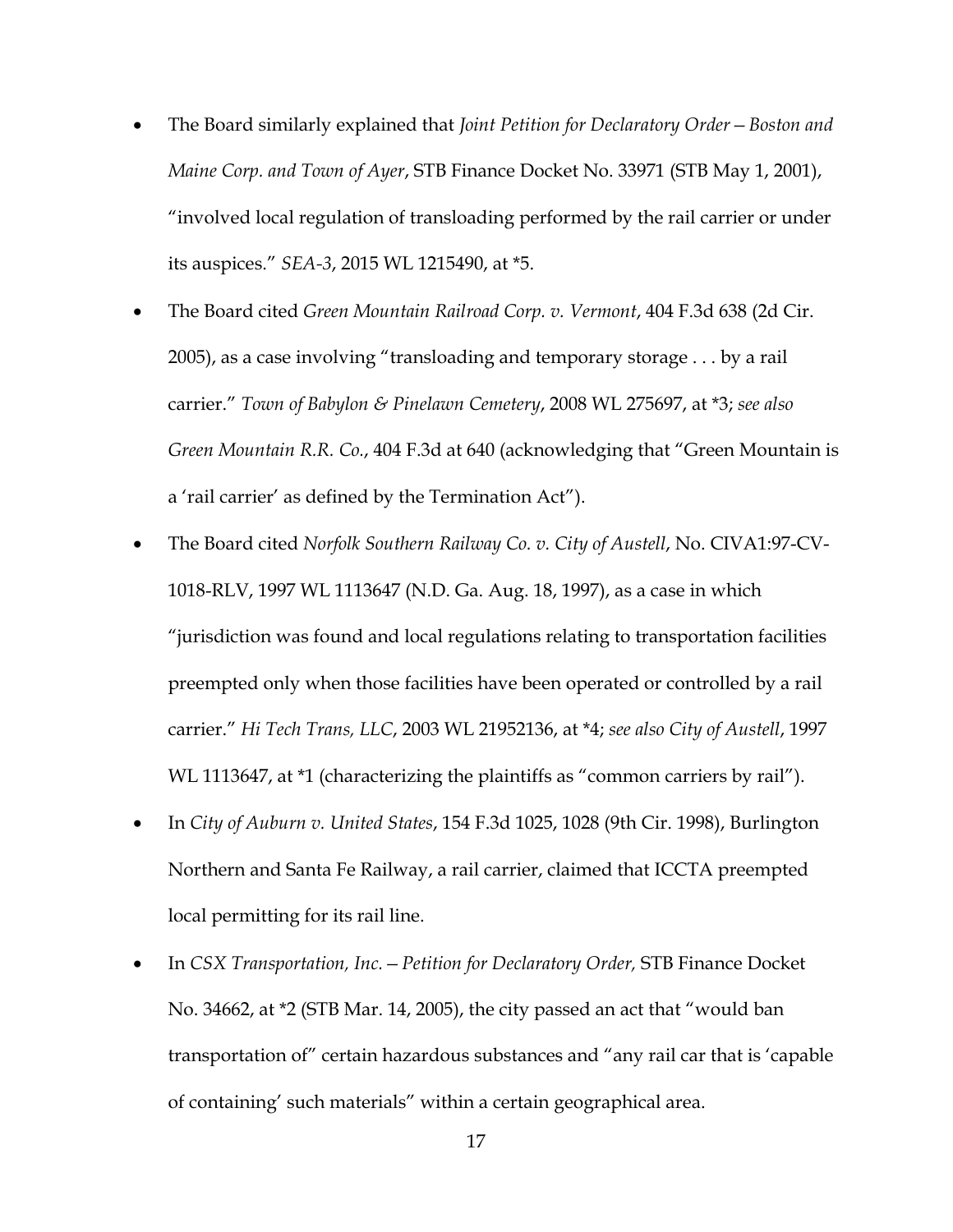Valero nonetheless urges the Board to apply the "managing or governing" test from these rail carrier cases to non-carrier projects if a denial would *indirectly* affect rail traffic. Pet. at 13-14. But it is irrelevant that denial of a non-carrier project would indirectly affect rail traffic. In *SEA-3*, for example, the City of Portsmouth's success in blocking SEA-3's proposed expansion of its propane transload facility would have had the effect of preventing Pan Am from increasing propane deliveries to the facility. *See* 2015 WL 1215490, at \*1-2. That effect was irrelevant to the Board's conclusion that ICCTA did not preempt Portsmouth's actions. *See id.* at \*3-4. Similarly, in *Hi Tech Trans*, New Jersey's order that Hi Tech "cease and desist" operations at its waste transloading facility would have effectively halted rail shipments of waste to the facility. *See* 382 F.3d at 300-01. Again, that effect was irrelevant to the Third Circuit's conclusion that ICCTA did not preempt the state regulations. *See id.* at 308-09. Indeed, this is the same fact pattern in every case in which the Board or a court found that the regulation was of a non-carrier. *See, e.g.*, *N.Y. & Atl. Ry. Co.*, 635 F.3d at 68-69; *Fla. E. Coast Ry. Co.*, 266 F.3d at 1326-27; *Tri-State Brick & Stone of N.Y.*, 2007 WL 735023, at \*1-2; *Grafton & Upton R.R. Co.*, 417 F. 2d at 172-73; *J.P. Rail,* 404 F. 2d at 642-43, 646; *CFNR Operating Co.*, 282 F. Supp. 2d at 1116; *Town of Babylon & Pinelawn Cemetery*, 2008 WL 275697, at \*1; *Town of Milford*, 2004 WL 1802301, at \*1-2. Thus, it cannot be that ICCTA preempts a local government's regulation of a *non-carrier's* actions simply because that regulation would effectively (but indirectly) lead to less train traffic.

Union Pacific argues, without offering any evidence, that state and local governments are, with "increasing frequency," using conditions imposed on non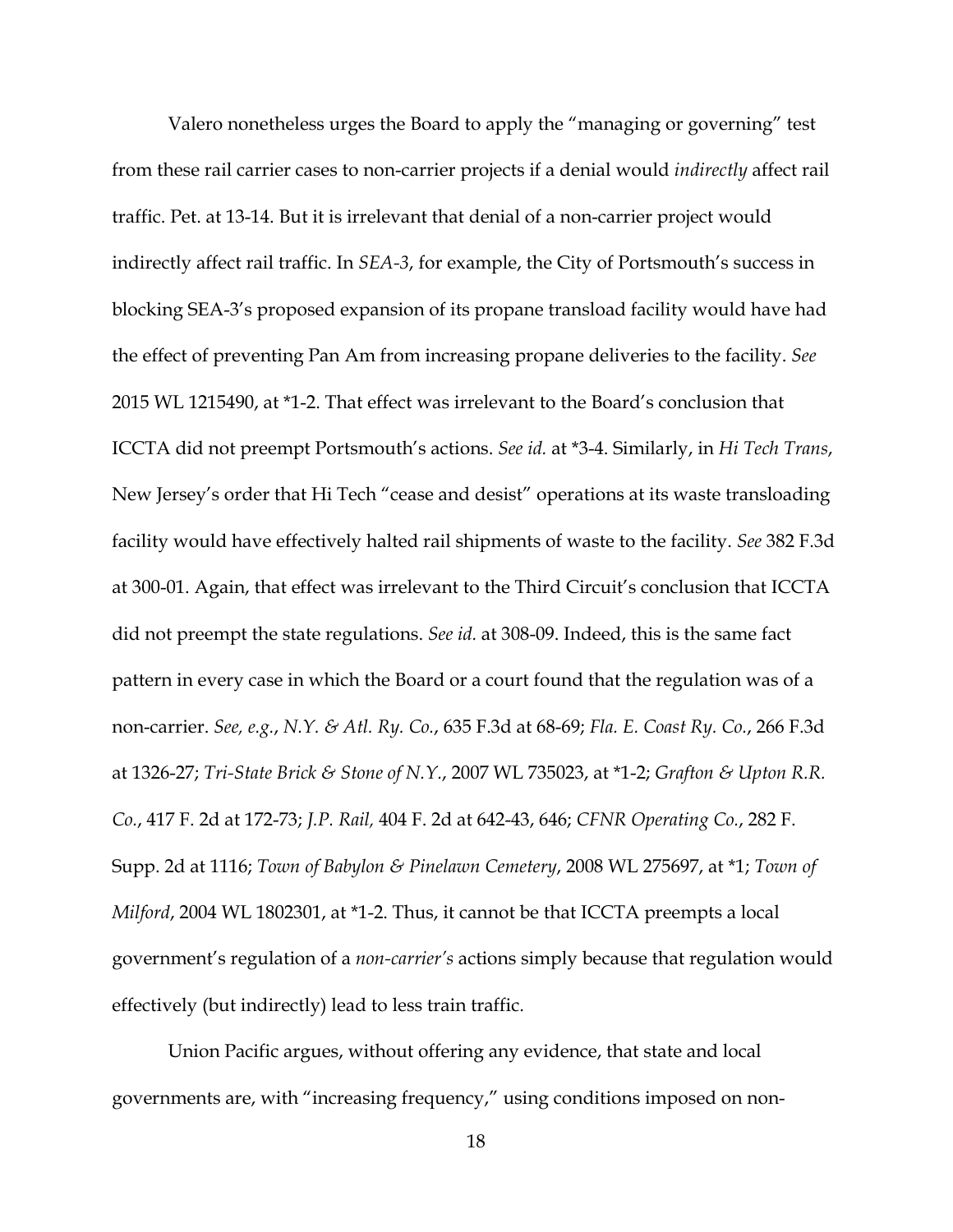carriers to regulate the railroads. Union Pacific Letter at 1; *see also* Letter from Theodore K. Kalick, Canadian National Railway Co., to Cynthia T. Brown, STB (July 5, 2016); Letter from Peter J. Shudtz, CSX Corp., to Cynthia T. Brown, STB (July 1, 2016). Similarly, Valero complains that local or state governments have exercised regulatory authority over other proposed refinery projects across the country. Pet. at 3-7. Rather than being a new "patchwork of state and local rules" that is "unsustainable," Union Pacific Letter at 1, such state and local regulation of non-carrier operations has long existed without significant repercussions. Fifteen years ago, the Eleventh Circuit declared that "[a]llowing localities to enforce their ordinances with the possible incidental effects such laws may have on railroads would not result in the feared 'balkanization' of the railroad industry" because "[u]nlike direct regulation of railroads" regulation of non-carriers does not burden railroads "with the patchwork of regulation that motivated the passage of the ICCTA." *Fla. E. Coast Ry. Co.,* 266 F.3d at 1339; *see also Dilts v. Penske Logistics, LLC*, 769 F.3d 637, 647 (9th Cir. 2014) ("The fact that laws may differ from state to state is not, on its own, cause for . . . preemption.").

This result is also consistent with Congress's will. "Congress intended the transportation and related activities undertaken by rail carriers to benefit from federal preemption but did not mean such preemption to extend to activity related to rail transportation undertaken by non-rail carriers." *Grafton & Upton R.R. Co*., 417 F. Supp. 2d at 176; *see id.* at 176-77 (rejecting a railroad company's "assertion that it would have been 'the truly affected entity'" with respect to a town's prohibition of a non-carrier's development of a rail yard). Put another way, ICCTA does not preempt local regulation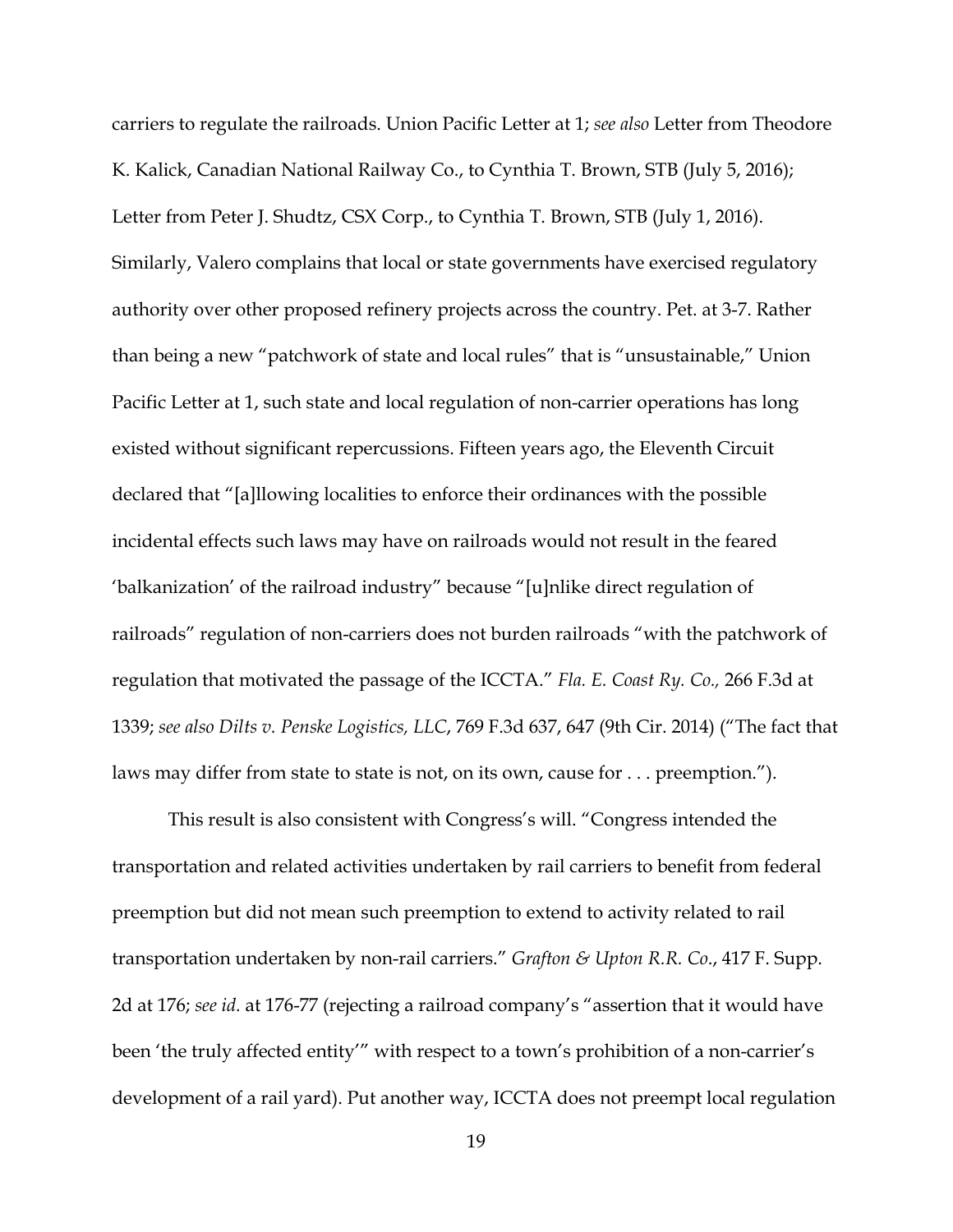of a non-carrier's activities, even if it would preempt regulation of the same activities when undertaken by a rail carrier. *See Fla. E. Coast Ry. Co.*, 266 F.3d at 1336-37; *Grafton & Upton R.R. Co.*, 417 F. Supp. 2d at 176.

Besides being contrary to the plain language of the statute, interpreting ICCTA to cover non-carrier activities would add innumerable disputes to the Board's already crowded docket. *See Hi Tech Trans*, 382 F.3d at 309. If Valero's "reasoning is accepted, any nonrail carrier's operations would come under the exclusive jurisdiction of the STB if, at some point in a chain of distribution, it handles products that are eventually shipped by rail by a railcarrier." *Id.* That would subject a wide range of commercial and industrial facilities—such as refineries, manufacturing plants, garbage dumps, and bigbox retail stores—to the Board's jurisdiction. The Board should "not accept the argument that Congress intended the exclusive jurisdiction of the STB to sweep that broadly." *Id.*; *accord CFNR Operating Co.*, 282 F. Supp. 2d at 1118-19. The law is clear that the Board need not, and should not, delve into an inquiry of the purported effects of the Planning Commission's permit denial.

# **III. The Planning Commission's denial of the permit for the refinery Project does not prevent Valero from receiving, or Union Pacific from providing, common carrier service**

Contrary to Valero's claim, Pet. at 12-13, 18, the Planning Commission's denial of the use permit for the Project does not affect Valero's ability to receive common carrier service or prohibit Union Pacific from providing that service. Valero, citing 49 U.S.C. § 11101(a), argues that the denial of the Project impedes its "right" to common carrier service, *see* Pet. at 14, but that section states only that a "rail carrier" providing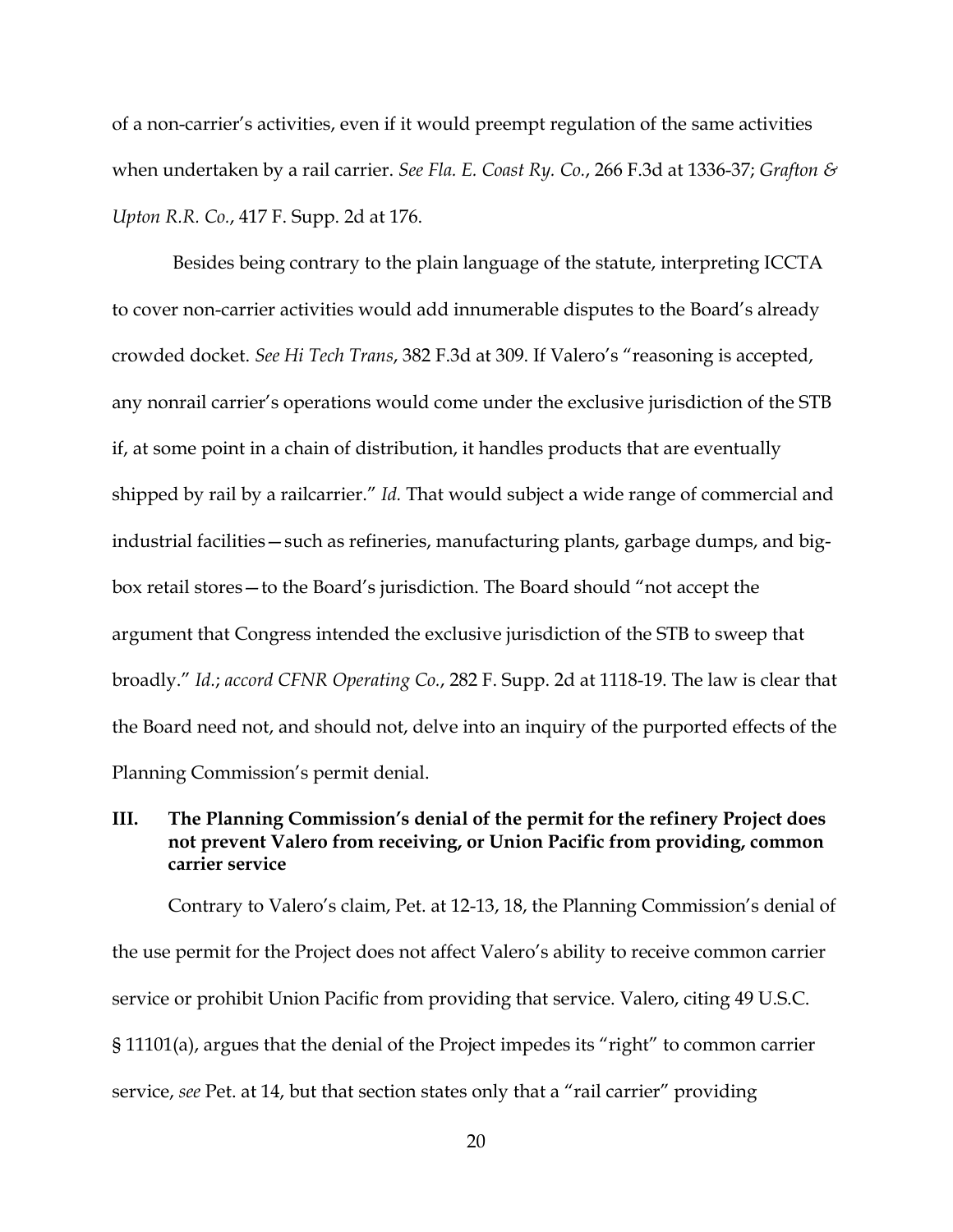transportation or service "shall provide the transportation or service on reasonable request." It says nothing about whether a local government can deny, under its zoning laws, a non-carrier project that merely has an incidental relationship to transportation by a rail carrier. The only regulation at issue here is the City's use permit for Valero's offloading rack and related facilities on the refinery property. The Planning Commission's denial of that permit does not affect Union Pacific's provision of rail service to and from the refinery.

Thus, regardless of whether the Project is built, Valero may continue to import and export products via rail, as it currently does. *See* Pet. at 8 n.25; *see also* RDEIR 2-3. Indeed, Valero could request and receive crude oil tank cars at the refinery even if the Project is never built. That Valero could not offload and store the crude oil—either efficiently or perhaps at all—without the proposed refinery modifications might discourage Valero from requesting such service, but it in no way prohibits Valero from making, or Union Pacific from fulfilling, the request. The denial of the permit for the refinery Project "alters the incentives, but does not dictate the choices." *See Fla. E. Coast Ry. Co.*, 266 F.3d at 1331 (internal quotation marks omitted).

In *Tri-State Brick and Stone of New York*, the Board confronted—and rejected—an argument that mirrors Valero's argument here. In that case, petitioner non-carriers operated a transloading facility at a rail yard owned by the City of New York. 2006 WL 2329702, at \*1-2. A railroad provided "rail service up to and into the [yard]." *Id.* at \*2. When the city sought to evict petitioners from the yard, petitioners argued that the city could not interfere with their right to service from the railroad. *Id.* at \*5. The Board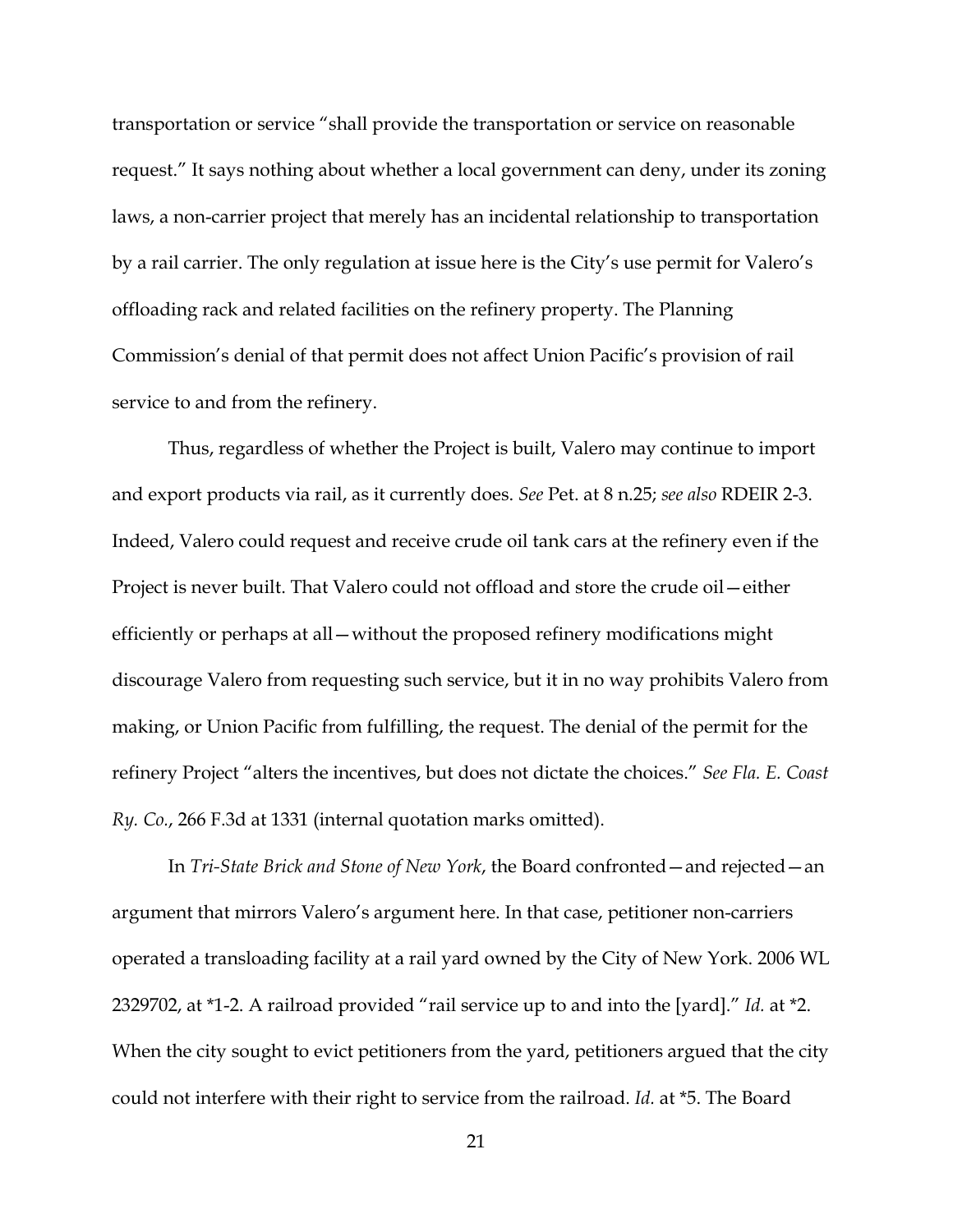dismissed petitioners' contention, finding that the city's eviction of "a noncarrier occupant over whose activities the Board has no jurisdiction" did not interfere with common carrier service. *Id.* While recognizing that the petitioners could "demand service upon reasonable request," the Board stated that "that is not the issue here." *Id.* As the Board discerned, "Petitioners' concern is not that rail service at the Yard is being interrupted, but that their occupancy of the Yard . . . is being interrupted." *Id.*

Here, as in *Tri-State*, Valero's true concern is not interference with rail service to its refinery property, but rather interference with its desired use of the property. And as in *Tri-State*, the Planning Commission is not interfering with rail service "by using state or local laws to [prevent property use by] *a noncarrier . . . over whose activities the Board has no jurisdiction*." *See id.* (emphasis added); *see also SEA-3*, 2015 WL 1215490, at \*5 (rejecting an argument that restrictions on non-carrier SEA-3's propane transloading facility would "impose restrictions on SEA-3's ability to use, and Pan Am's ability to provide, rail transportation").

Valero also cites the Board's *Winchester* decision to support its argument that the Planning Commission has denied it common carrier service, *see* Pet. at 14, but the facts in *Winchester* are materially distinguishable. In *Winchester*, the Board held that the "Town's orders *prohibiting all rail traffic* to the warehouse conflict with the federal right of [the non-carrier warehouse operator] to request common carrier service and the federal obligation of Pan Am, a rail common carrier, to provide that service." 2013 WL 3788140, at \*3 (emphasis added). Here, in contrast, the Planning Commission's denial of a permit for the refinery Project does not constitute a prohibition on any rail traffic—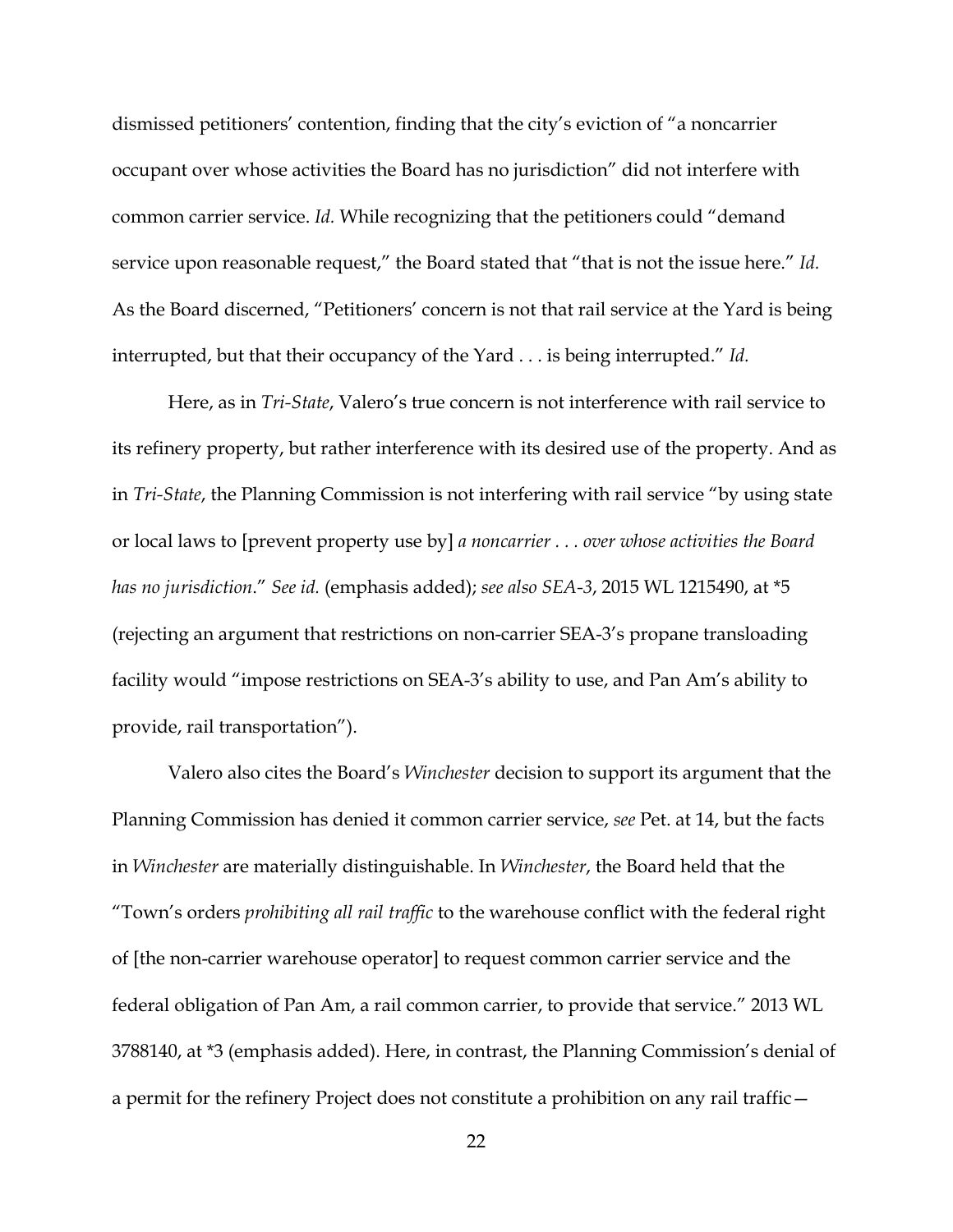much less a prohibition on *all* rail traffic—to Valero's refinery. In sum, the Planning Commission's denial of the Project permit does not deny Valero's ability to receive, or Union Pacific's ability to provide, common carrier service to the refinery.

# **IV. The Planning Commission's reasons for denying the permit are irrelevant, and, in any case, the Commission denied the permit for many reasons that had nothing to do with Union Pacific's operations**

At its heart, Valero's argument is that the Planning Commission's *reasons* for denying the permit for the Project were improper. But whether a non-carrier's project constitutes transportation "by rail carrier" is an objective inquiry based solely on the nature and extent of the rail carrier's role (if any) in the project. Here, Union Pacific's attenuated relationship to the Project is inadequate to render the Project transportation "by rail carrier" within the Board's jurisdiction. The Planning Commission's reasons for denying the permit do nothing to change that.

Neither the Board nor the courts look to the local government's motivations for a particular regulation when determining whether that regulation is preempted. In *SEA-3*, the non-carrier SEA-3 alleged that the City of Portsmouth's "sole objective" in challenging the proposed expansion was "to prevent an increase in rail service to SEA-3 by blocking additional propane shipments from traveling through the City." 2015 WL 1215490, at \*5; *see also id.* at \*2. Indeed, given that Portsmouth was an "uprail" city, it is hard to imagine what else the city could have been concerned about. The Board did not consider Portsmouth's alleged motivations, however. Instead, consistent with the plain language of ICCTA, the Board based its determination solely on whether the project would be performed by, or under the auspices of, a "rail carrier." *See id.* at \*4-5.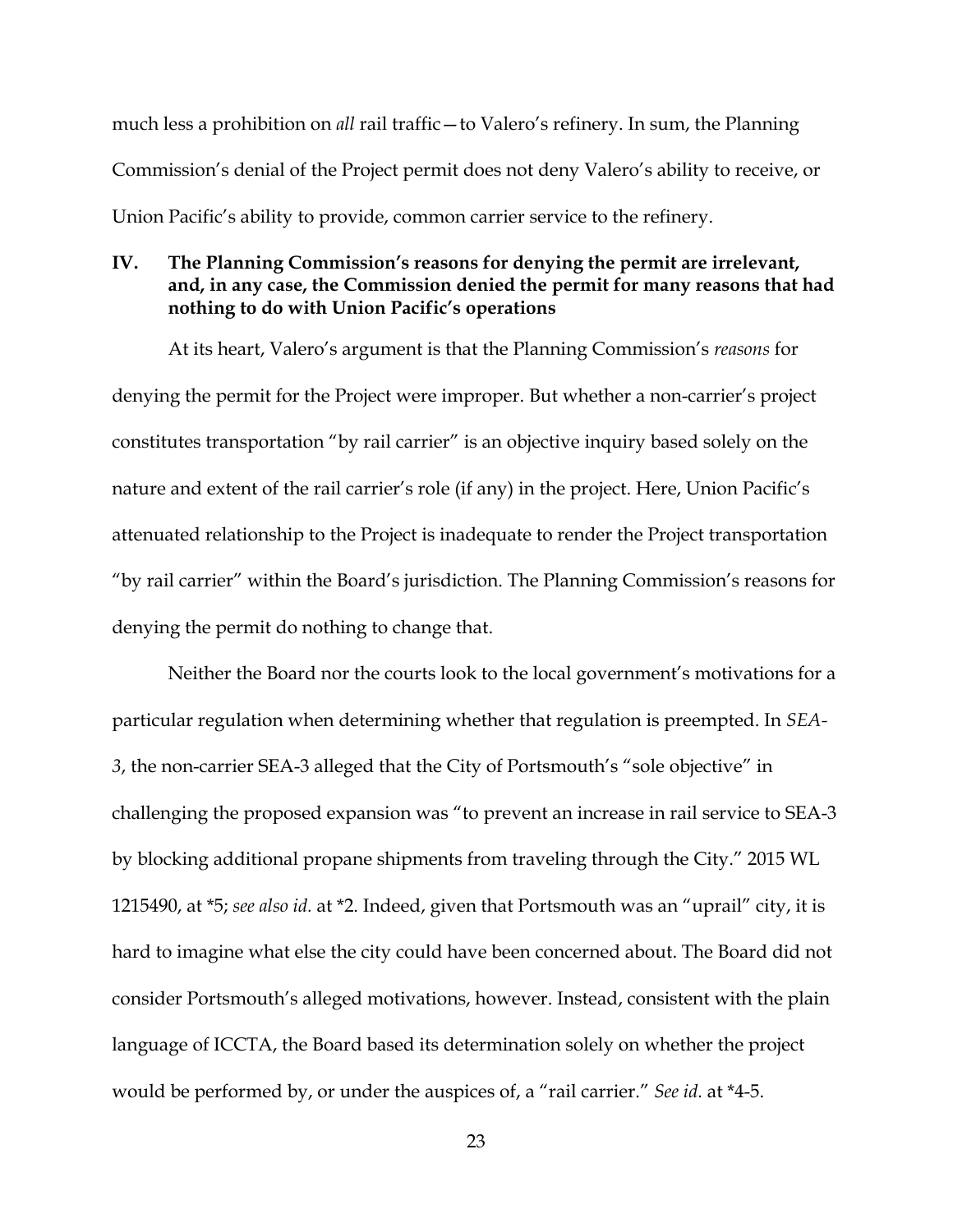Similarly, in *Florida East Coast Railway Co.*, the Eleventh Circuit explained that a city's "hostile motivation" for applying its zoning and licensing ordinances to a noncarrier's gravel distribution business on a rail carrier's property was "not relevant to" the court's preemption analysis. 266 F.3d at 1339 n.12. Rather, in holding that ICCTA did not preempt the city's actions, the court relied solely on the fact that the project was proposed by a non-carrier for private gain, and not for the benefit of a common carrier in its service of the public. *Id.* at 1336. Accordingly, the Planning Commission's reasons for denying the permit are plainly "not relevant to" the touchstone for Board jurisdiction: whether the Project constitutes transportation by a rail carrier. *See id.* at 1339 n.12.

Valero's suggestion that the Board should determine whether preemption applies based on the motivations of local decision-makers is also unworkable as a policy matter. There often may be no record of why a particular agency regulates a noncarrier. The substantial record about the issues considered by the Planning Commission in this matter is the result of CEQA, which requires analysis of all project impacts, including indirect impacts; a similar record will likely not exist for many other projects, especially those in other states. Further, what influences the vote of any one decisionmaker may not be what influences the vote of another, or determines the decision of the agency as a whole. The Board should continue to determine whether ICCTA applies based on the objective identity of the regulated party (is it a rail carrier, or is it not?) rather than the varied and often unknowable concerns of state and local agencies.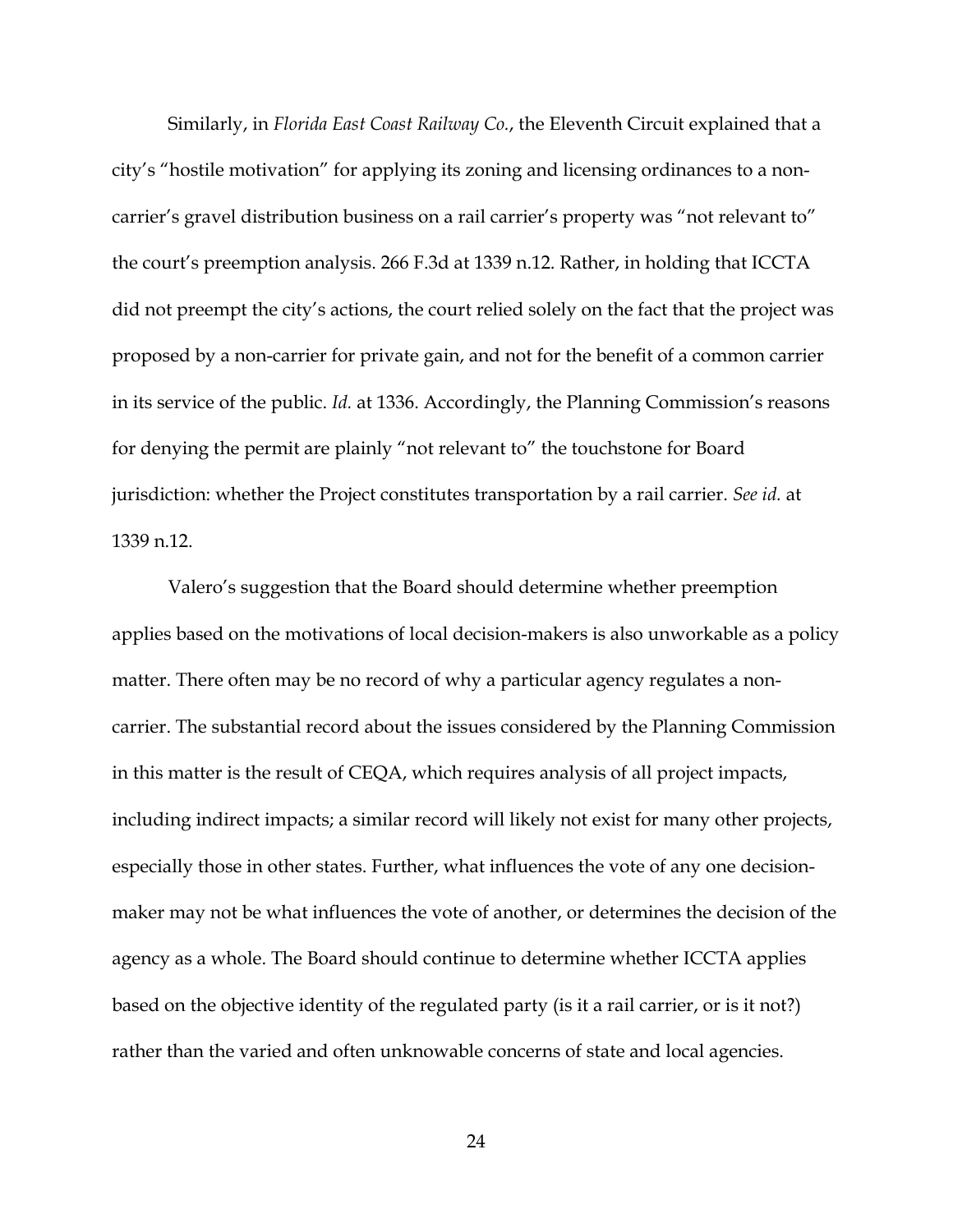However, even if the Planning Commission's reasons were somehow relevant to the ICCTA analysis—which they are not—the Commission denied the permit in significant part for reasons related to the numerous impacts from *Valero's* operations at the refinery site. Those reasons are independent from any concerns about oil trains on Union Pacific's tracks. Thus, even under Valero's incorrect new "reasons" test, ICCTA does not apply and cannot preempt the denial of the use permit for the Project.

Specifically, the Project would cause significant air quality and greenhouse gas impacts by increasing emissions from the refinery. The Project would allow Valero to unload, and thus refine, up to 70,000 additional barrels of crude oil per day.5 Pet., Ex. 1 at 7. By increasing the total amount of oil refined, the Project would increase air pollution and greenhouse gas emissions from the refinery. Furthermore, although Valero refuses to disclose the particular type of crude oil that it would import, the Project would almost certainly bring in volatile Bakken crude and/or dirty Canadian tar sands crude. *See* DEIR 3-22 to 3-24. Both of those types of crude would increase air pollution and greenhouse gas emissions at the refinery even if the total throughput remains the same. FEIR 2.5-224 to 2.5-236 (expert report explaining how changes in crude slate would affect refinery emissions).

 <sup>5</sup> Although the EIR claims that Valero would offset the 70,000 barrels per day brought in via rail by decreasing marine shipments by the same amount, the City would not *require* that reduction. *See* DEIR at ES-1 to ES-3, 1-1 to 1-2. And while the air district's permit limits the refinery to processing 165,000 barrels per day of crude oil, there is evidence that the refinery is currently operating at far below those levels and could thus increase the amount of oil it is refining. FEIR 3.5-16, 3.5-22; Reply, Ex. E (comment letters citing evidence that the refinery is processing only 114,443 barrels per day).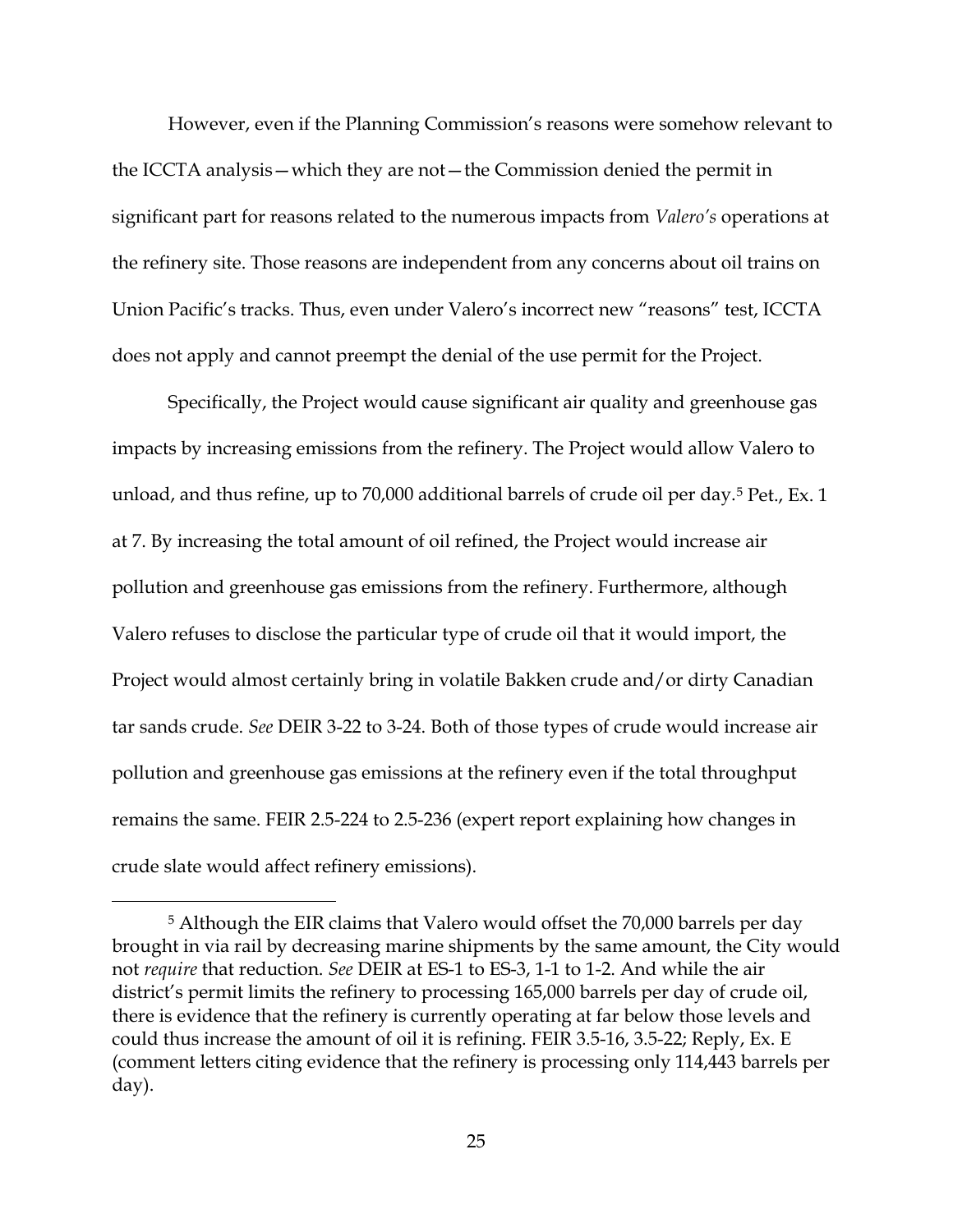Construction and operation of the Project would also cause significant biological, water quality, and flood hazard impacts at Valero's property. The Project site is just feet from Sulphur Springs Creek, DEIR 3-4 to 3-5 & figs. 3-1 & 3-2, 4.8-1, which provides habitat for a variety of protected species, including the California red-legged frog, western pond turtle, tri-colored blackbird, yellow-headed blackbird, Suisun song sparrow, grasshopper sparrow, loggerhead shrike, yellow-breasted chat, San Francisco common yellowthroat, and short-eared owl. DEIR 4.2-27 to 4.2-28. The EIR recognized that construction of the offloading rack and other components of the Project could harm water quality in the Creek by causing sedimentation, DEIR 4.8-15, and it also stated that the noise, vibrations, visual disturbance, and increased human activity from construction could have a "substantial adverse indirect effect on nesting birds" if not properly mitigated. DEIR 4.2-28.

These "on-site" impacts were major areas of controversy during the public comment period. Benicians, the California Attorney General, and many others commented that the Project would increase air pollution and greenhouse gases at the refinery. FEIR 2.4-104, 2.4-108 to 2.4-110 (California Attorney General comments on refinery impacts); FEIR 2.5-157 to 2.5-165, 2.5-170 to 2.5-171 (Communities for a Better Environment (CBE) comments on refinery impacts); FEIR 2.5-91 to 2.5-97, 3.5-16, 3.5-21 to 3.5-22 (Benicians for a Safe and Healthy Community (BSHC) comments on refinery impacts); FEIR 2.5-195 to 2.5-205, 2.5-211, 3.5-43 to 3.5-44; Reply, Ex. E (Natural Resources Defense Council comments on refinery impacts). Two refinery experts also evaluated the EIR and found that the new crudes would lead to significant air quality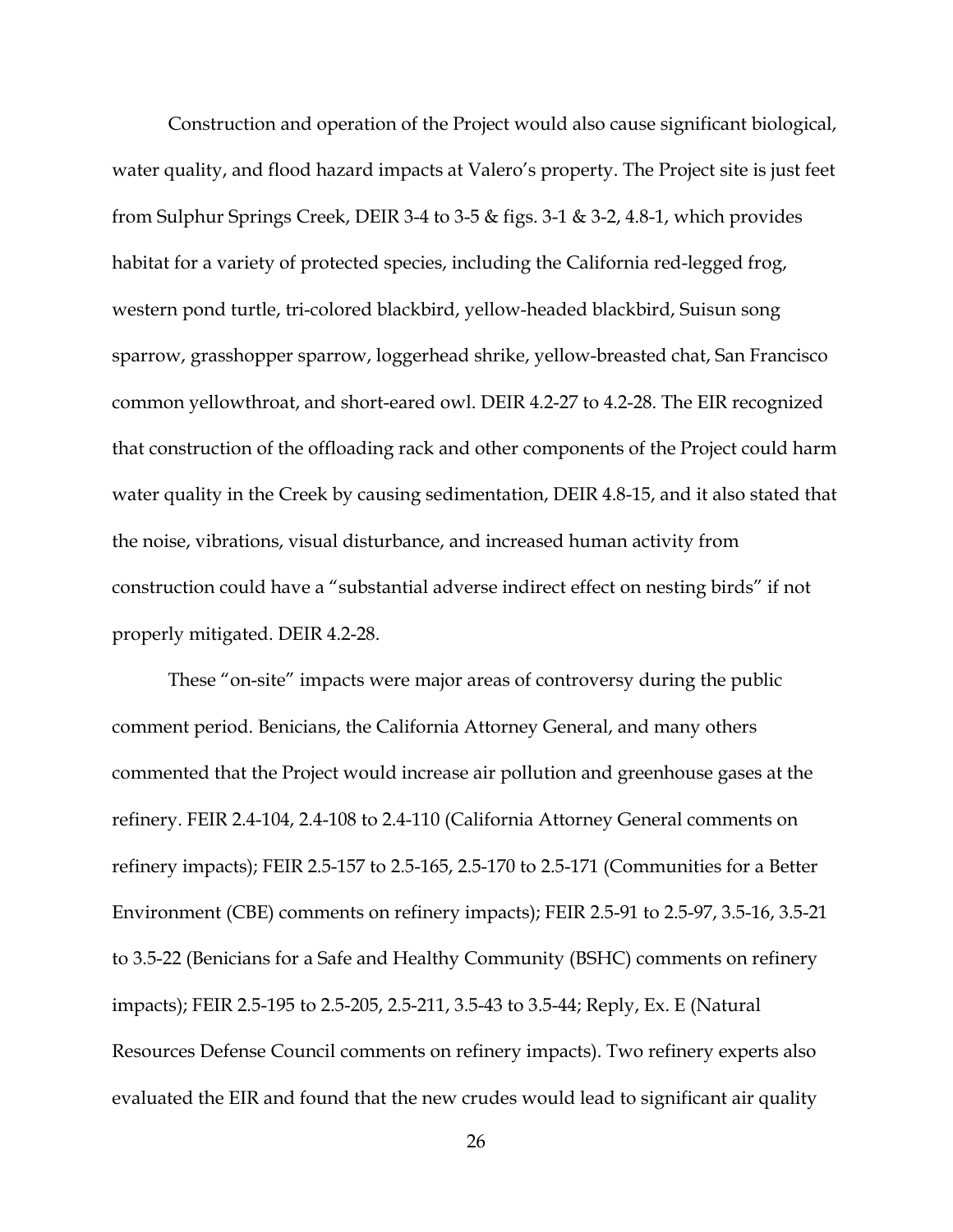and greenhouse gas impacts at the refinery. FEIR 2.5-173 to 2.5-184, 2.5-222 to 2.5-236. Similarly, Benicians and others pointed out that the Project would cause significant biological and water-quality impacts on Sulphur Springs Creek, and would cause significant flood hazard impacts. FEIR 2.5-6, 2.5-8 (Martinez Environmental Group comments on impacts to Sulphur Springs Creek); FEIR 2.5-91 (BSHC comments on impacts to Sulphur Springs Creek); FEIR 2.5-99 to 2.5-100 (BSHC comments on flood hazards); FEIR 2.5-168 to 2.5-169 (CBE comments on impacts to Sulphur Springs Creek).

The Planning Commission was deeply concerned about these "on-site" impacts relating to Valero's operations on the refinery property. In its resolution, the Planning Commission cited these impacts as reasons to deny the permit:

- "The EIR does not disclose all information necessary for complete evaluation of the air quality impacts of the project including the makeup of the crude oil associated with this project . . . ."
- "The ... air quality, and greenhouse gas emissions analyses are insufficient."
- "The project could potentially have negative biological impacts on Sulphur Springs Creek . . . ."
- "The project is located in the 100-year floodplain, which could increase the hazards related to an accidental spill on the property."

Pet., Ex. 4 at 4-5.<sup>6</sup> Although Valero suggests that some of these findings relate to off-site

impacts, Pet. at 14-15, they also address concerns about on-site impacts. For example,

 <sup>6</sup> The Planning Commission also cited numerous general problems with the environmental review process, including that the EIR did not express the independent judgment of the City, did not state the City's (as opposed to Valero's) needs and objectives, and did not explain why economic benefits would outweigh the harmful environmental impacts. Pet., Ex. 4 at 4-5.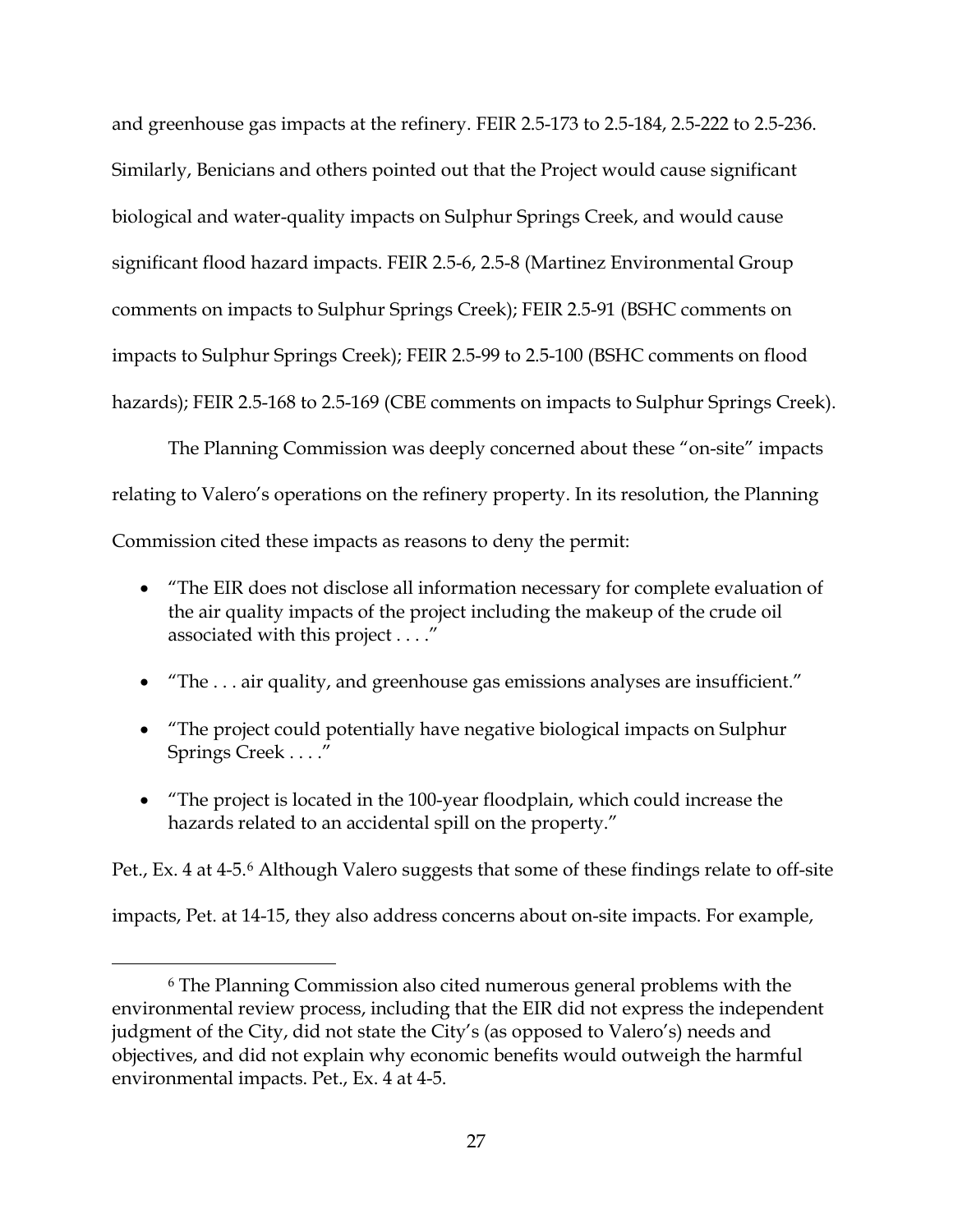the air quality and greenhouse gas EIR sections are insufficient both in their analysis of refinery emissions (on-site impacts) and locomotive emissions (off-site impacts). (Indeed, the ambiguity here highlights the futility of attempting to discern and categorize the motivations of decision-makers.) The Planning Commission ultimately found that the Project would be inconsistent with the City's General Plan and would be "detrimental to the public health, safety, or welfare of persons residing or working in or adjacent to the neighborhood of the use." Pet., Ex. 4 at 5.

Whether the Project will increase refinery emissions, and whether the offloading rack will damage Sulphur Springs Creek or cause flood hazards, are matters beyond the Board's jurisdiction. 7 These potential effects do not arise from transportation by a "rail carrier" any more than did the impacts of siting and operating the waste transloading facilities in *Hi Tech Trans*. *See* 382 F.3d at 309 (noting the "uniquely vexing problem of solid waste facilities in a densely populated state that has suffered the scourge of unregulated solid waste facilities for decades"). Valero effectively concedes that these concerns are outside of the Board's jurisdiction. *See* Pet. at 16 (claiming that Valero does not seek "an order declaring that the City's permitting authority over the construction and operation of the unloading rack itself is subject to ICCTA preemption"). These

 <sup>7</sup> Because Valero is not a rail carrier, the Board need not determine whether Valero's activities constitute "transportation." *Town of Babylon & Pinelawn Cemetery*, 2008 WL 275697, at \*5 n.13. Regardless, it is clear that refining crude oil falls far outside the definition of transportation and thus is not governed by ICCTA. *See Town of Milford,*  2004 WL 1802301, at \*2 (finding that "steel fabrication activities" by rail carrier "fall outside the definition of railroad transportation"); *see also Emerson v. Kansas City S. Ry. Co*., 503 F.3d 1126, 1129 (10th Cir. 2007) ("While certainly expansive, this definition of 'transportation' does not encompass everything touching on railroads.").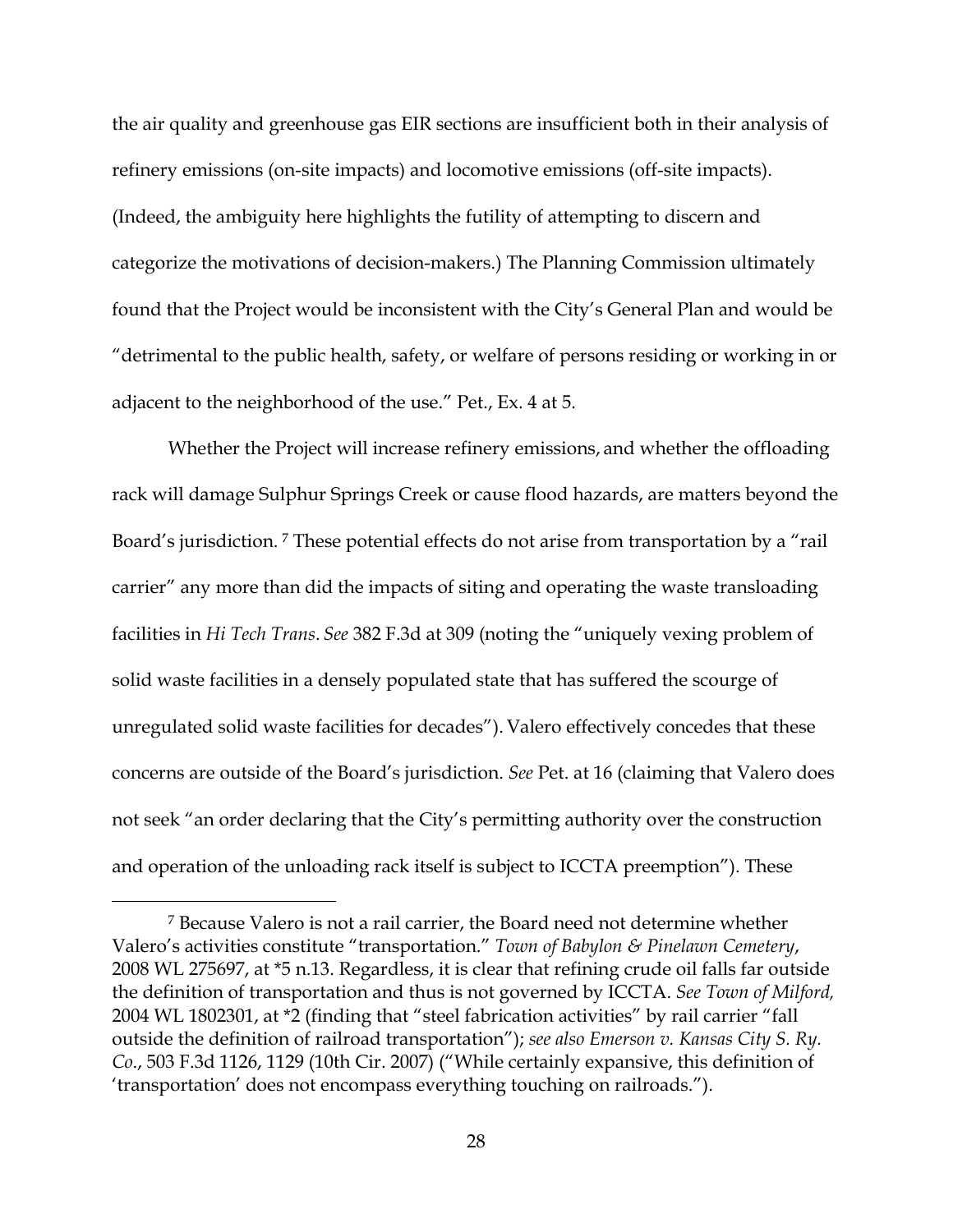reasons were adequate to deny the permit under local law. *See* Benicia Mun. Code § 17.104.060. To the extent Valero disagrees, that is an issue for the City Council and state courts to decide, not the Board.

In short, even if the Board were to adopt Valero's new and unsupported "reasons" test, it should nonetheless decline to find jurisdiction over this matter because the Planning Commission denied the permit on the basis of many reasons that had nothing to do with impacts along the rail line.

#### **V. The Board should not open a proceeding because the law is clear**

When the law is clear, the Board may decline to institute a proceeding. Here, the law is clear that the Board does not have jurisdiction. Accordingly, the Board should decline to institute a proceeding. *See, e.g.*, *SEA-3*, 2015 WL 1215490, at \*4 ("Where the law is clear, the Board may decline to institute a proceeding and instead provide guidance on the preemption issue presented, and it is appropriate to do so here."); *Tri-State Brick of N.Y.*, 2006 WL 2329702, at \*6 ("Tri-State Transportation's activities do not rise to the status of a rail carrier. Thus, the Board does not have jurisdiction over Tri-State Transportation's activities . . . . Therefore, the petition to institute a declaratory order proceeding will be denied."); *Town of Milford*, 2004 WL 1802301, at \*1 ("[T]here is no need for the Board to institute a proceeding, because it is clear that . . . the Board does not have jurisdiction over rail/truck transloading activities that are not performed by a rail carrier, or on behalf of a rail carrier . . . [and] the broad Federal preemption of section 10501(b) does not apply to activities over which the Board's jurisdiction does not extend."); *Hi Tech Trans,* 2003 WL 21952136, at \*3 ("It will not be necessary for the Board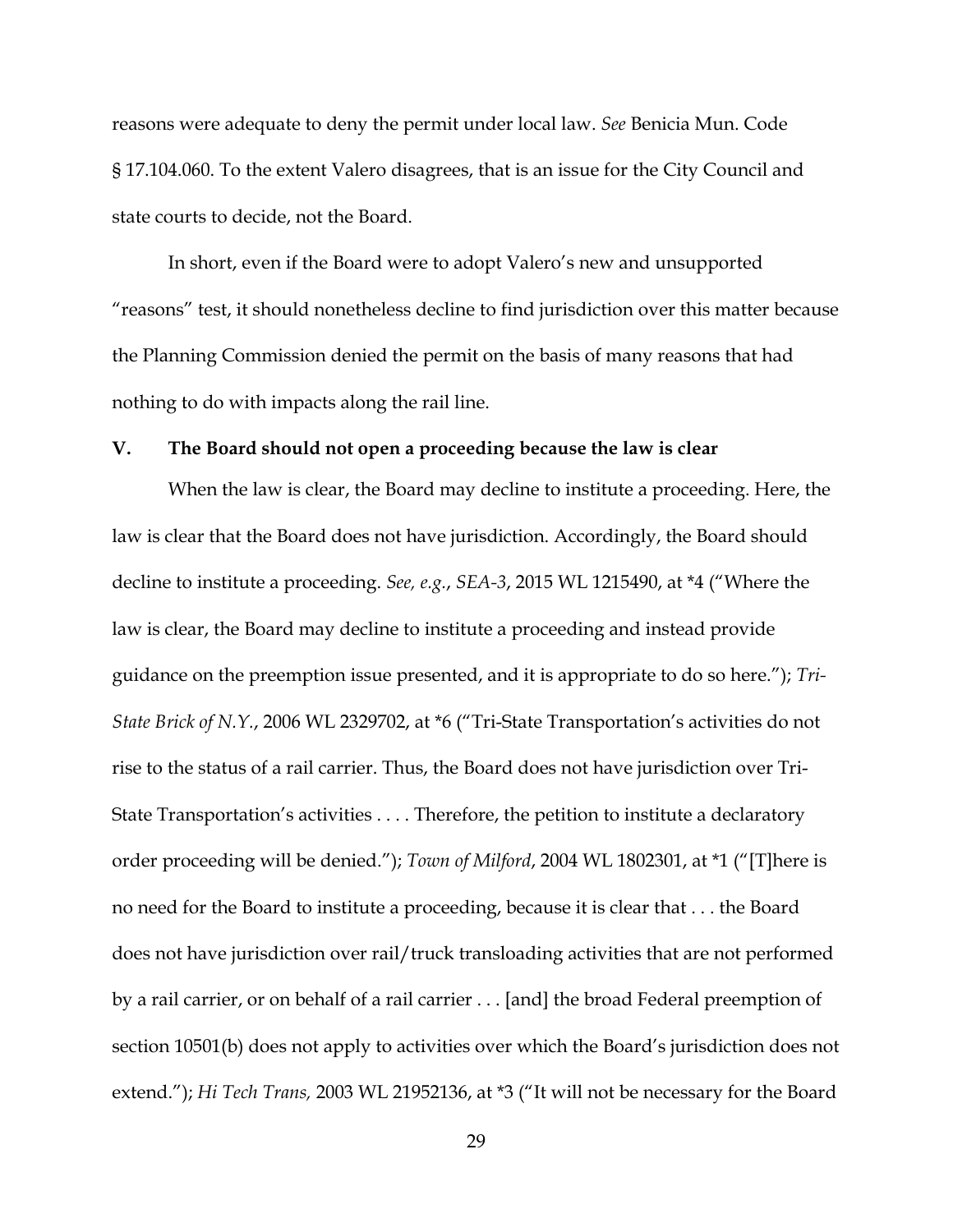to institute a declaratory order proceeding here, because it is clear that the Board does not have jurisdiction over truck-to-rail transloading activities that are not performed by a rail carrier or under the auspices of a rail carrier holding itself out as providing those services."). Further, opening a proceeding at this time would almost certainly ensure that the Board would not rule by September 20, 2016, the date the City Council is scheduled to reconvene to consider Valero's appeal.

#### **CONCLUSION**

For the foregoing reasons, Benicians respectfully request that the Board decline to institute a proceeding and deny Valero's Petition for Declaratory Order.

July 8, 2016 **Respectfully submitted**,

Mr H. Bre

Jaclyn H. Prange Margaret T. Hsieh *Attorneys for Benicians for a Safe and Healthy Community, Natural Resources Defense Council, San Francisco Baykeeper, and Stand*

Helen H. Kang Tovah R. Trimming Deborah A. Sivas *Attorneys for Center for Biological Diversity*

Roger Lin *Attorney for Communities for a Better Environment*

Devorah Ancel *Attorney for Sierra Club*